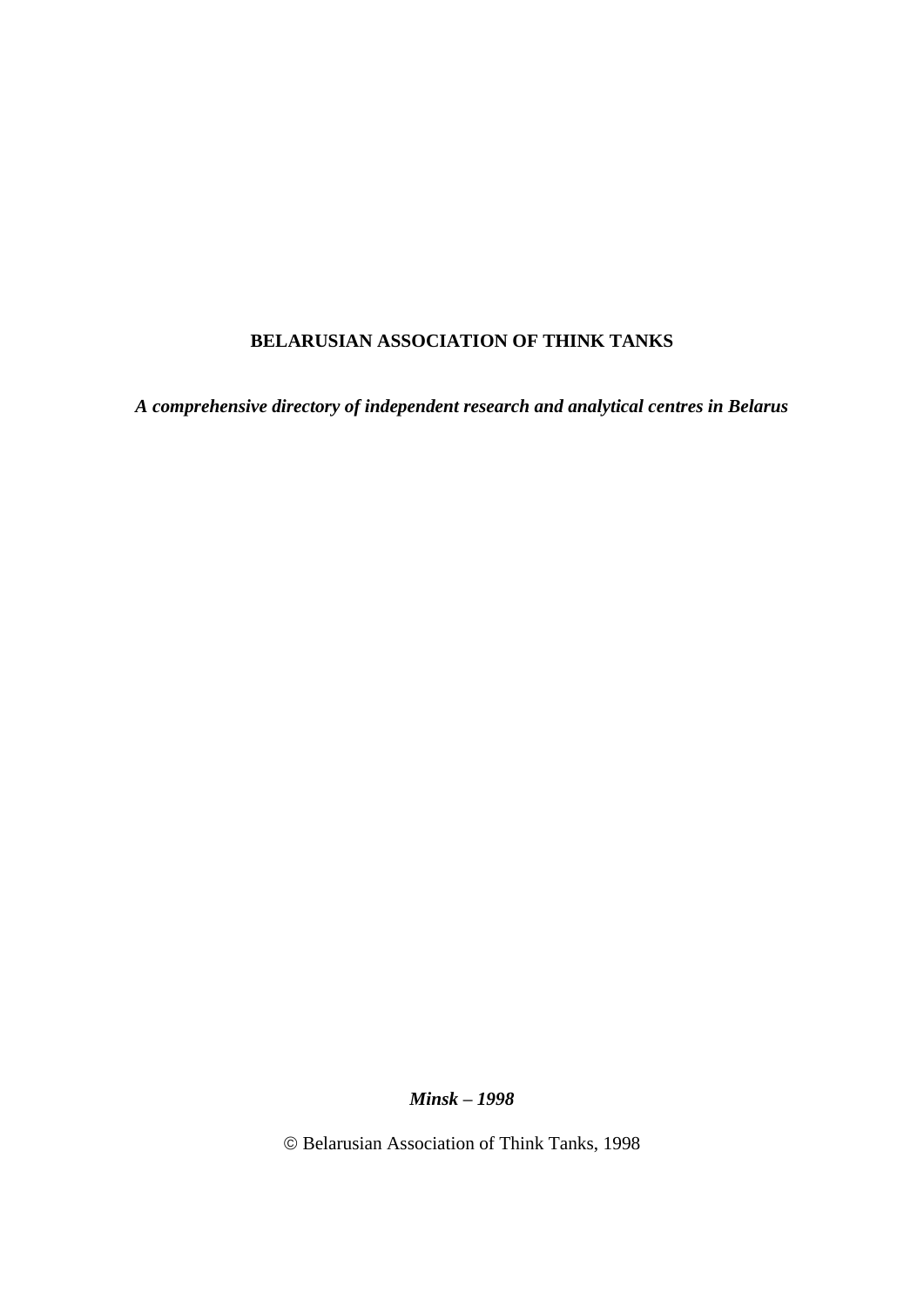## **Contents**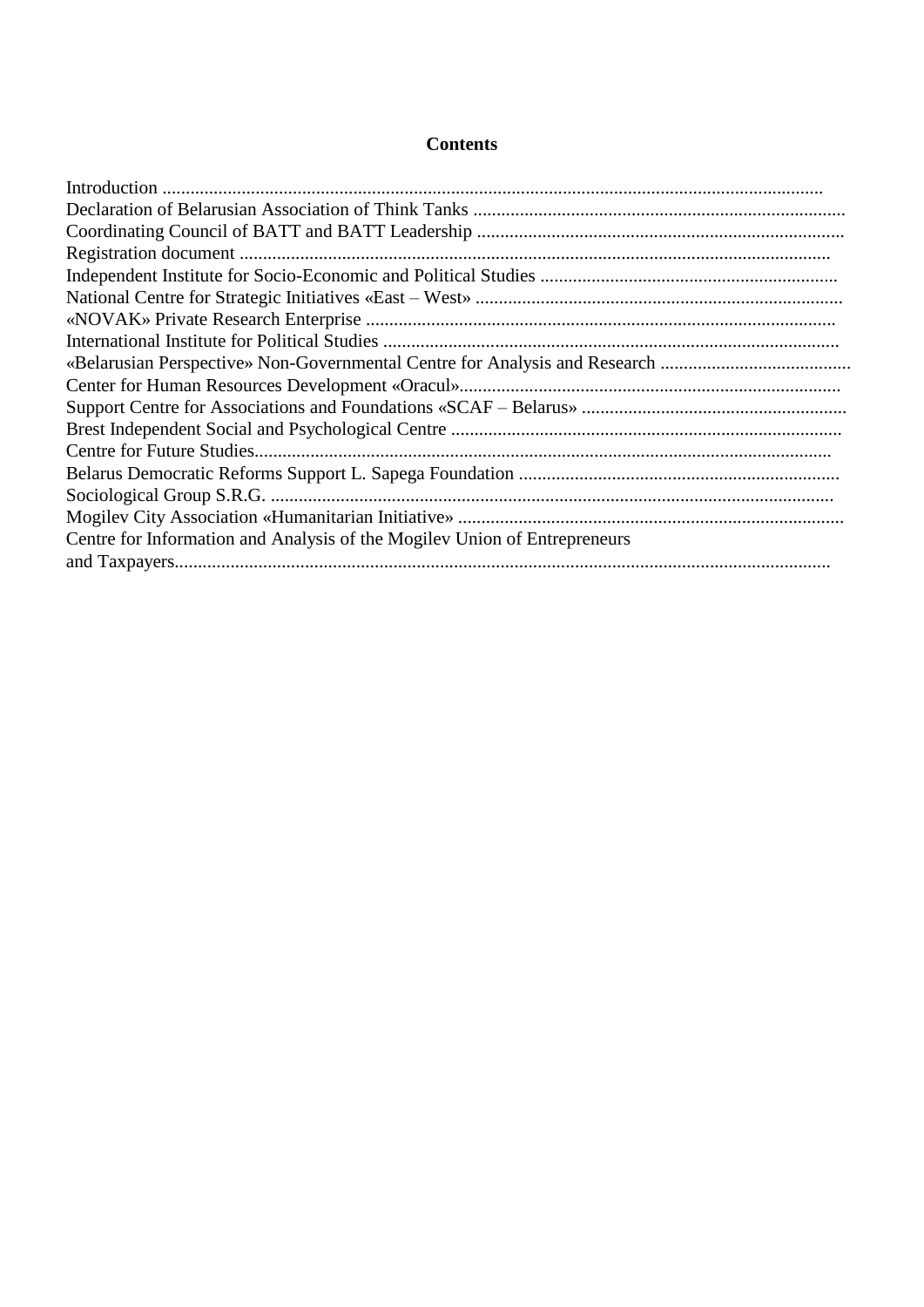#### *Dear readers!*

Since Belarus got independence in memorable 1991, the new social groups and structures, new state and non-state institutions which are the foundation of a democracy, free market economy and civil society – such as parliament, Constitutional court, different political parties, clubs of electors, free trade unions, private business, independent mass media, schools, Lyceums, Universities, various NGOs – have been forming very fast. Like in other post-communist countries, most of these new structures began to exist at the same time with previous traditional structures. However, because of some particular circumstances in Belarus, these new structures have not begun to gradually replace the old ones. Moreover, instead of normal «parallel coexistence» when they impact each other and by this way a transitional society transforms into a democratic one, their relationship become more and more tense: the old structures don't cooperate with new ones but just ignore or even oppress them. The state treat any non-state forms of life more and more hostile. No wonder that the new structures transform from parallel to alternative ones more and more often. Strengthening of this tendency in the prospect threatens not just to slow down a social development but to aggravate social conflicts and to split the society.

One of the reason of this situation, on my mind, is the inadequate public and public leaders' ideas about the real situation, the most important problems, the optimum solutions and the prospects of development. Speaking figuratively, our society needs not only «new actions» but first of all «new thoughts».

That's why a particular role among these new structures should belong to the non-state, independent research and analytical centers, that intend not only to study social processes but to develop new social technologies, and to promote values and principles of democracy, free market economy and civil society through methods of social sciences. Such centers, called «think tanks», became an inalienable element of science and democracy in the USA, Western Europe and many other countries long ago. During last years quite a lot of such centers arose in the post-communist countries as well. A comprehensive directory of «Think tanks in Central and Eastern Europe» was published in Budapest in 1997. It provides an exhaustive information about more than one hundred leading non-state, independent research and analytical centers in many of our partners in former Soviet block, and describes them as «independent organizations that conduct original research and educational programs to educate and influence policy- and opinion-makers in a broad array of economic, social, political and other issues». Unfortunately, Belarus is not represented in this Directory at all.

I consider that this unfairness should be eliminated. During time of independence such centers arose in our country as well. They have conducted dozens of interesting research, conferences and seminars, published many periodical and other issues, published hundreds of materials in mass media, got authority with Belarusian public as well as with the state and non-state structures at regional, national and international levels. Though until recent time these centers worked separately, and it limited or even weakened their influence. To increase coordination of their activity, to strengthen their authority, to consolidate their influence on the social processes, fifteen leading non-state research and analytical centers from capital and most of regions of Belarus established Belarusian Association of Think Tanks (BATT) at the constitutive meeting in Minsk on June 7, 1997. Now dozens of independent researchers and analysts in sociology, politology, psychology, economy, law and other social sciences united by motto «Professionalism & Civil Responsibility», could protect their interests and promote their ideas in the society much more effectively. Public presentation of BATT organized in Minsk on October 3, 1997, attracted attention of journalists, public leaders and diplomats. New USA Ambassador in Belarus Mr. Daniel V. Speckhard in his greeting mentioned a great role of think tanks in the development of a civil society, formation of public opinion and policy in the USA and stressed that one more important democratic mechanism arose in Belarus, which could favor reforms in Belarus and its entry to the international community.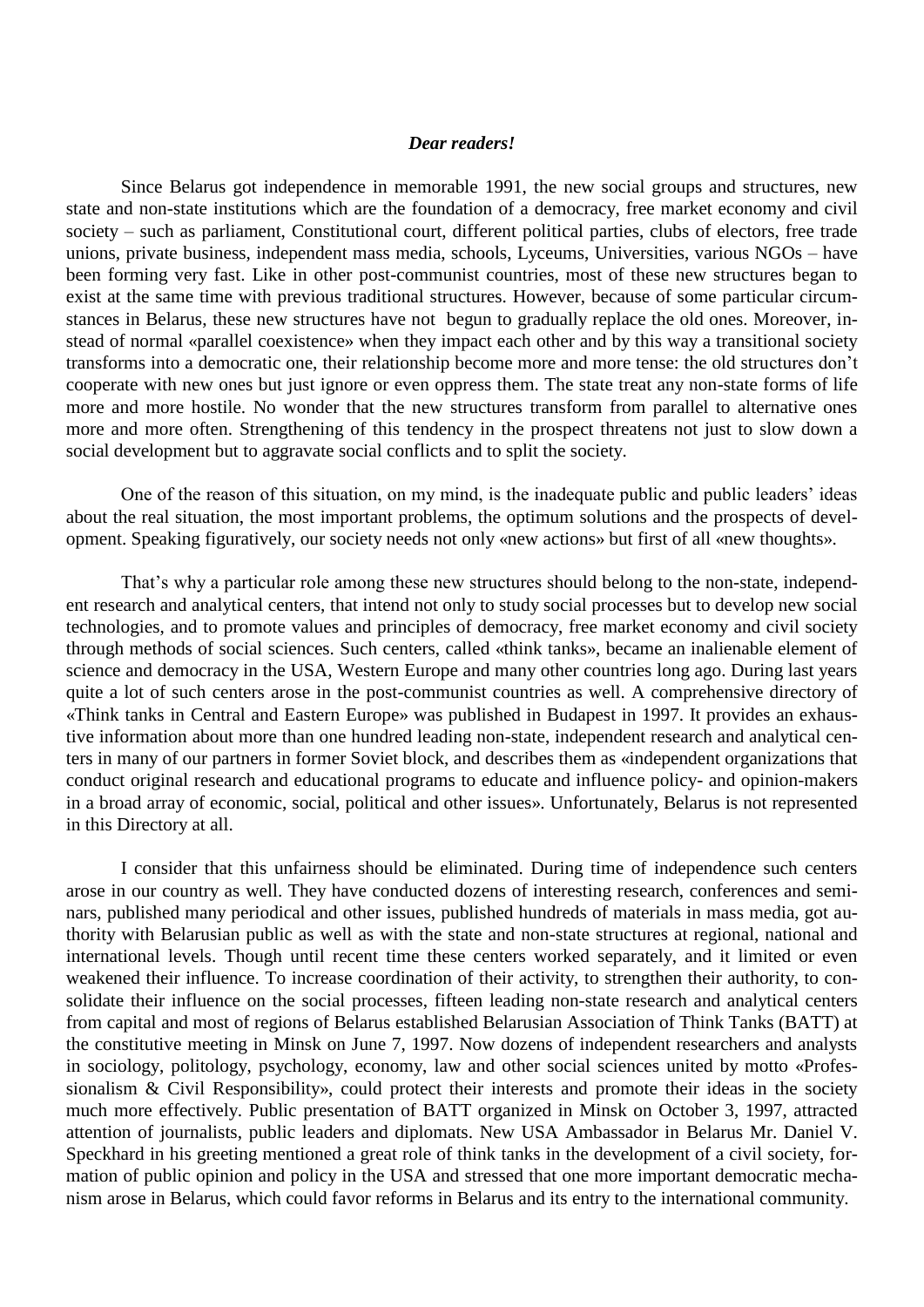Coordinating Board of BATT worked out a special plan of actions for 1998 which includes formation of telecommunication network between members of the association, formation of united data base, organization of quarterly briefings, where most important research results and analysis will be presented to the Belarusian public and diplomatic corps, publication of quarterly analytical bulletin «BATT News» etc. BATT is an open organization not only in terms of maximum accessibility of the results of its activity, but for joining other non-state research and analytical centers. I do hope that from now Belarusian think tanks could not only effectively cooperate with each other and other state and non-state structures, but equally communicate and cooperate with their colleagues abroad. This Directory should assist all people and institutions who are interested in such cooperation.

> **Prof. Dr. Oleg Manaev Chairman of Coordinating Board of BATT**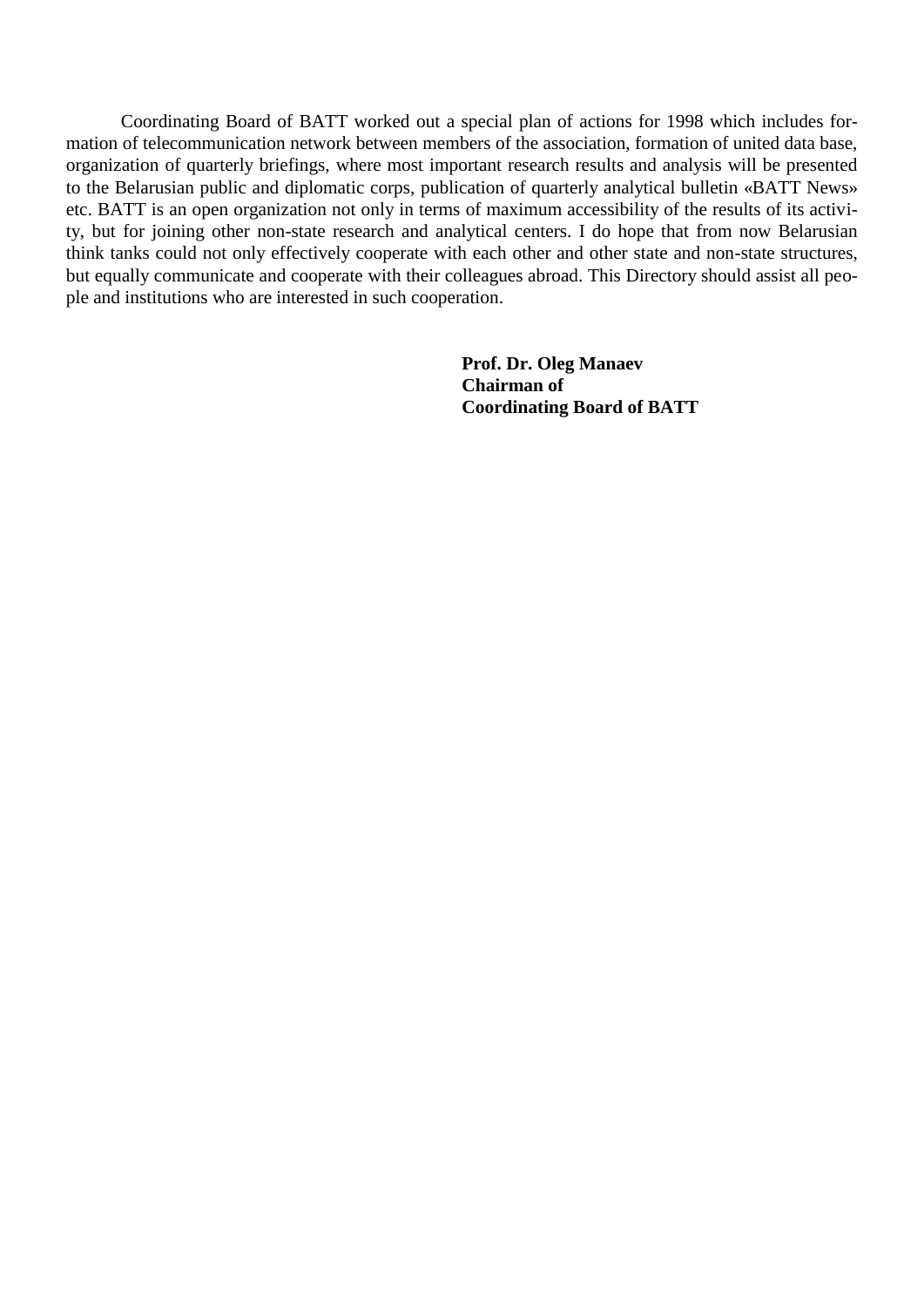#### **DECLARATION OF BELARUSIAN ASSOCIATION OF THINK TANKS (BATT)**

Weak structures and foundations of the civil society are among the main reasons for deepening of the political and economic crisis in Belarus. Long before the drastic changes in the USSR and other socialist camp countries began, activity to train people who would be able to formulate, propose and implement reforms was underway in the countries of Central and Eastern Europe in the 80s and 90s.

Such activity laid the foundation for political parties and movements' ability to later propose and implement programs that are based on the principles of democracy, market economy and respect for human rights. Invisible universities, such as KOS-KOR and Charter 77 prepared the success of democrats in Poland and Czechoslovakia.

Sadly Belarus lacked well developed social technologies of transition from totalitarian to democratic society and strengthening of the sovereignty of the country. It appeared that state and non-state structures and society as a whole was not ready for the independence, independent choice of its own historic way.

To create and strengthen the civil society, all citizens must have access to objective information about the situation in the country, about the attitude of the state and different groups of population towards main events and problems in the life of Belarus society. There is a need of professional analyses and recommendations, new ideas of specialists, based on the results of professional research in the fields of sociology, politology, psychology, law and other social sciences.

Such information must be accessible to all those, who care about their own fate and the fate of the country. In democratic countries such information and new ideas are created and produced by numerous state and non-state research centres, that are called «think tanks».

In Belarus, information which is produced by the state scientific and research centers is for most part biased and hardly available to general public, while ideas produced by these agencies are almost never new. The reason for this is simple: these centers completely depend on the state and serve its interests.

At the same time, during the period of independence a lot of independent public and private scientific and research centers (SRCs) were created in Belarus. These centers provide the possibility to the society to assess social problems and perspectives. Though incomparable in their resources to state SRCs, these independent public and private centers provide the society with objective and easily accessible information, unbiased and well-grounded analyses.

But «think thanks» in Belarus are in very difficult conditions today. Very often they meet distrust and even pressure from the part of the state. Different political forces try to use «think tanks» for their own

political benefit. Support of local businesses to «think tanks» is still very limited. Often the information such centers produce has higher demand abroad, than in Belarus.

We decided to unite our efforts and to create Belarus Association of Think Tanks in order to:

– develop networking of «think tanks»;

– rise the effectiveness of their cooperation with each other as well as with state and non-state structures;

– guarantee that society will have the possibility to receive objective and up-to-date information on main;

– social problems, tendencies and perspectives;

– conduct independent professional analyses of various social projects and programs, to strengthen the;

– role of non-government research centers in preparing the reforms in the country, building of the civil;

– society in Belarus.

Association will strive to reach its aims by means of social research and by providing wide access to the results of such research. Association will conduct analyses and consultations of the state and non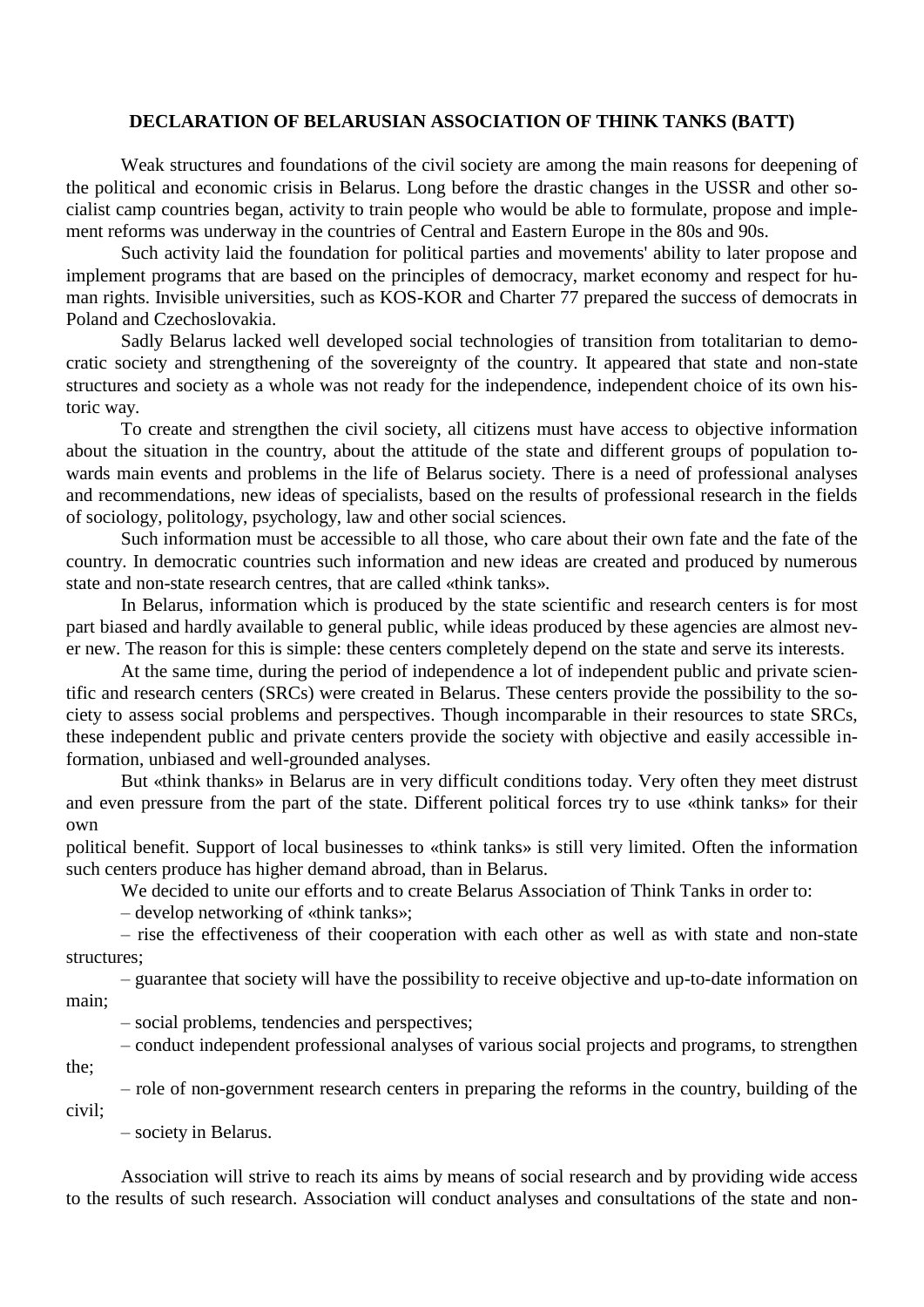state structures, by organizing conferences and seminars. BATT will publish information and analytical materials and will provide for the development of dialogue between various groups of Belarus society, between the society and the state.

# **BATT motto: «Professionalism and civil responsibility».**

*Minsk, June 7, 1997*

Founding members:

- 1. Dr. Andrei Vardomatski, professor, director of «NOVAK» Private Research Enterprise
- 2. Dr. Iouri Zagoumennov, director of the Belarusian Support Center for Associations and Foundations «SCAF – Belarus»
- 3. Dr. Leonid Zaiko, president of the National Centre for Strategic Initiatives «East West» (NCSI «East – West»)
- 4. Dr. Anatoly Kasyanenko, director of the Centre for Human Resources Development «Oracul», city of Gomel
- 5. Miroslav Kobasa, president of the Belarusian Republican Democratic Reforms Support L. Sapega Foundation (BRDRSF)
- 6. Dr. Vladimir Lyukevich, head of the Independent Sociaoligical Group S.R.G., city of Brest
- 7. Dr. Oleg Manayev, professor, director of the Independent Institute of Socio-Economic and Political Studies (IISEPS)
- 8. Iouri Podolosky, head of the Information and Analytical Centre of the Mogilev Union of Entrepreneurs and Taxpayers, city of Mogilev
- 9. Dr. Vyacheslav Pozdnyak, director of the International Institute for Political Studies (IIPS)
- 10. Dr. Alexander Potupa, professor, director of the Centre for Future Studies
- 11. Valery Sivukha, president of Mogilev City Association «Humanitarian Initiative», city of Mogilev
- 12. Dr. Alexander Feduta, co-president of the Non-Governmental Centre for Analysis and Research «Belarusian Initiative»
- 13. Dr. Sergey Sheyin, head of Brest Independent Social and Psychological Centre, city of Brest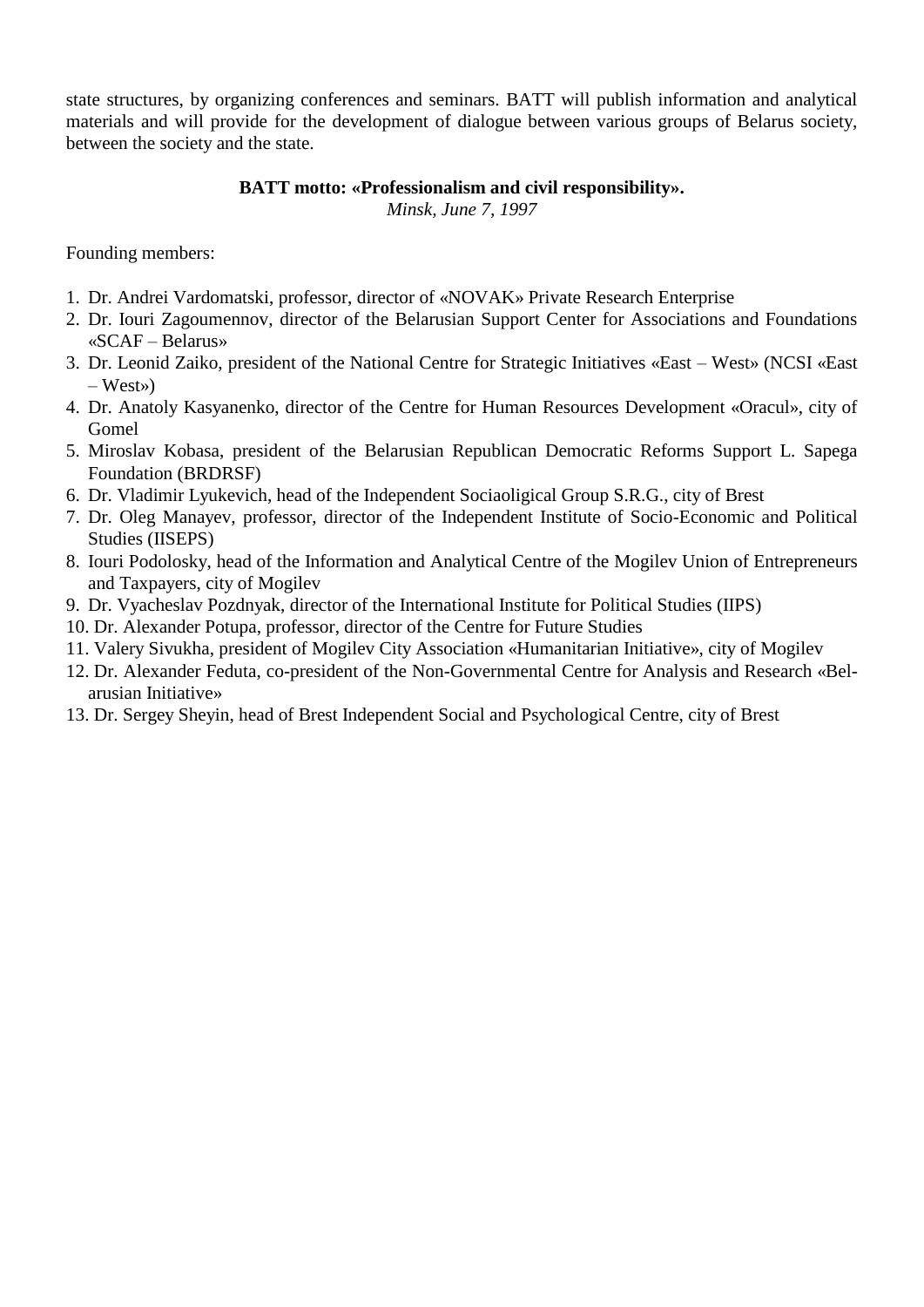### **Belarusian Association of Think Tanks** *Brief description & chronology*

• May 1997 – meetings with leaders of leading Belarusian non-governmental research and analytical centers and discussions idea about BATT creation, basic principles and forms of its activity, construction, charter, leadership etc.

• **June 7, 1997** – constituent meeting of leaders of fifteen leading think tanks, represented dozens of scholars of social sciences and public policy makers from Minsk and most regions of Belarus. The meeting approved BATT charter, and elected its Coordinating Board and Auditing Committee. All BATT members signed its *Declaration*. Information about BATT creation and its *Declaration* was widely published by national and regional media.

 **July 11, 1997** – Ministry of Justice of Republic of Belarus registered BATT as a national nongovernmental and non-profit association. The main goal of BATT, as it mentioned in the official certificate N 0946, is «to promote formation of civil society based on principles of democracy, free market economy and sovereignty of Belarus».

 **October 3, 1997** – meeting of BATT members, approved «BATT plan of actions for 1998» and official presentation of BATT to the public was held in Minsk. The first collection of *«BATT analytical materials»* was presented to more than forty national public leaders, media policy makers, leading scholars and diplomats, attended the meeting. Information about this presentation was widely published by mass media.

 **January 1998 –** the first grant (from Westminster Foundation) was got for realization of BATT plan of actions for 1998 (including quarterly briefings, analytical bulletin and two regional seminars).

 **February 7, 1998** – meeting of BATT members, approved a report about BATT activity in 1997, and the first quarterly briefing was held in Minsk. The second collection *of «BATT analytical materials»* and *«BATT Comprehensive Directory»* (in Russian and English) were presented to more than forty national public leaders, media policy makers, leading scholars and diplomats, attended this meeting. Information about this presentation was widely published by mass media.

 **March 1998** – Chairman of Coordinating Board of BATT Prof. Oleg Manaev got a fellowship from «Freedom Support Act Fellowship» run by USIA/IREX. It provided opportunity for six months project «Strengthening system of think tanks as a facilitator for civil society and democracy in Belarus» at the Institute for EastWest Studies in New York City.

• April 24, 1998 – the second BATT quarterly briefing was held in Mogilev. The third collection of *«BATT analytical materials»* was presented to thirty-five regional public leaders, authorities, media policy makers and leading scholars, attended this meeting. Information about the briefing was published by national and regional mass media.

 **May 23, 1998** – the first BATT regional seminar «Think tanks and structures of civil society» was held in Gomel. The fourth collection of *«BATT analytical materials»* was presented to more than forty regional public leaders, authorities, media policy makers, leading scholars and students, attended this meeting. Information about the seminar was published by national and regional mass media.

 **June 23, 1998** – meeting of BATT members and the third quarterly briefing was held in Minsk. The first issue of *quarterly «BATT analytical bulletin»* was presented to more than forty national public leaders, media policy makers, leading scholars and diplomats, attended this meeting. Information about the briefing was published by national and regional mass media, and bulletin was distributed widely through the country.

 **October 16, 1998** – the fourth BATT quarterly briefing was held in Grodno. The second issue of *quarterly «BATT analytical bulletin»* was presented to thirty-five regional public leaders, authorities, media policy makers and leading scholars, attended this meeting. Information about the briefing was published by national and regional mass media, and bulletin was distributed widely through the country.

# **Mailing address:**

P.O.box 68, Minsk, 220030, Republic of Belarus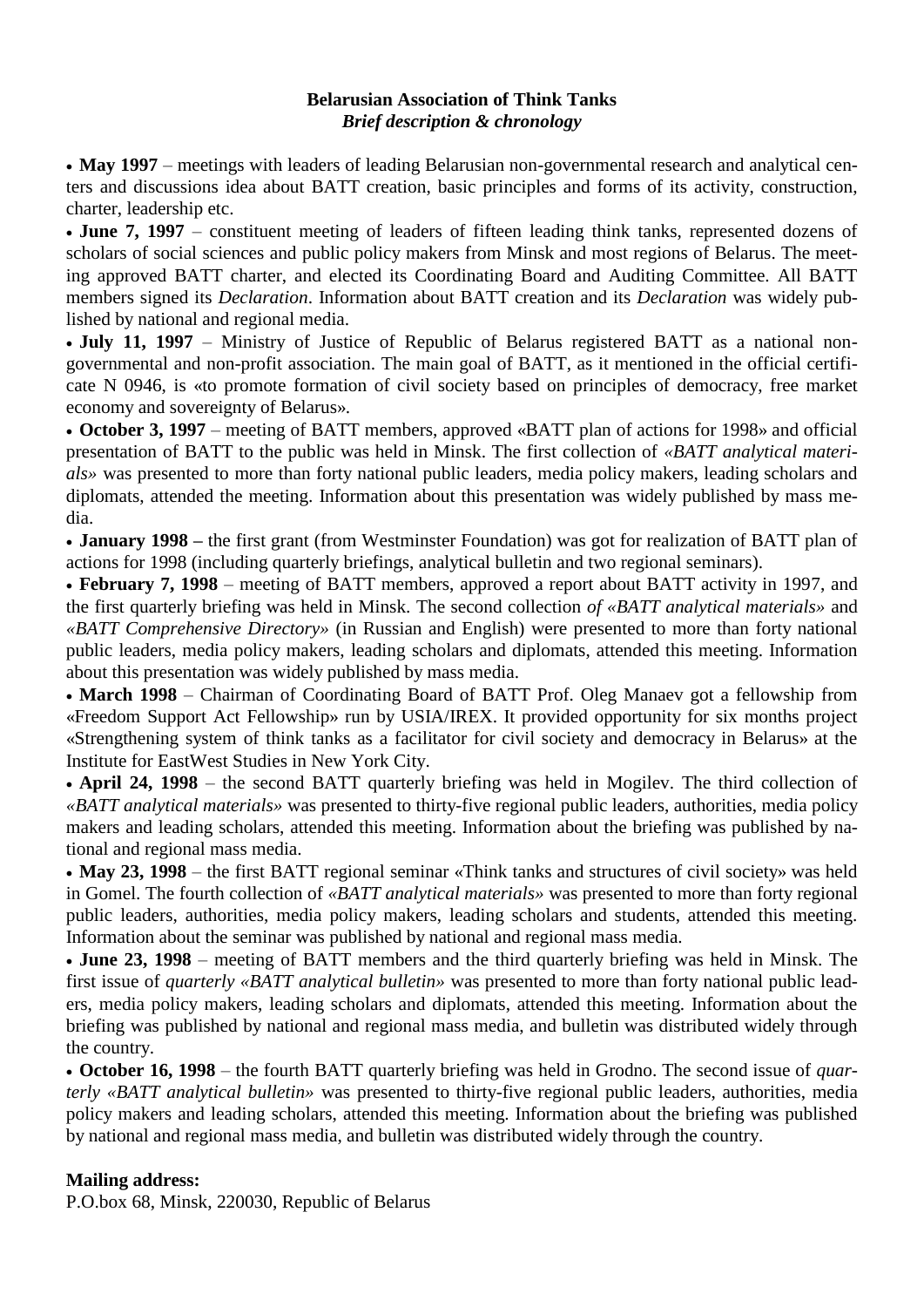Phone: (017) 220-26-39 Phone/Fax: (017) 222-80-49 E-mail: iiseps@user.unibel.by vasel@ecld.belpak.minsk.by

# **Publications:**

- 1. Presentation Materials of the Belarusian Think Tanks Association (BATT). Minsk. 1997.
- 2. Belarusian Association of Think Tanks. A comprehensive directory of independent research and analytical centers in Belarus. Minsk 1998.
- 3. Analytical Reports for Briefing of the Belarusian Association of Think Tanks (BATT). Minsk, February, 6, 1998.
- 4. Analytical Reports for Briefing of the Belarusian Association of Think Tanks (BATT). Mogilev, April, 24, 1998.
- 5. Analytical Reports for Seminar of the Belarusian Association of Think Tanks (BATT). Gomel, May, 23, 1998.
- 6. Analytical Bulletin No 1, June, 1998.
- 7. Analytical Bulletin No 2, September, 1998.

# **COORDINATING COUNCIL OF THE BELARUSIAN ASSOCIATION OF THINK TANKS (BATT)**

Coordinating Council was elected at the founding meeting of BATT on June 7, 1997.

- 1. Dr. Andrei Vardomatski, professor, director of «NOVAK» Private Research Enterprise
- 2. Dr. Leonid Zaiko, president of the National Centre for Strategic Initiatives «East West»
- 3. Dr. Iouri Zagoumennov, director of the Belarusian Support Center for Associations and Foundations «SCAF – Belarus»
- 4. Dr. Anatoly Kasyanenko, director of the Centre for Human Resources Development «Oracul»
- 5. Dr. Oleg Manayev, professor, director of the Independent Institute of Socio-Economic and Political Studies
- 6. Iouri Podolosky, head of the Information and Analytical Centre of the Mogilev Union of Entrepreneurs and Taxpayers
- 7. Dr. Vyacheslav Pozdnyak, director of the International Institute for Political Studies
- 8. Dr. Alexander Potupa, professor, director of the Centre for Future Studies
- 9. Dr. Sergey Sheyin, head of Brest Independent Social and Psychological Centre

# BATT LEADERSHIP:

Oleg Manayev – Chairman of the Coordinating Council

Leonid Zaiko – Vice-Chairman of the Coordinating Council

Anatoly Kasyanenko – Vice-Chairman of the Coordinating Council

Vassily Selishchev – Executive Director of Belarusian Association of Think Tanks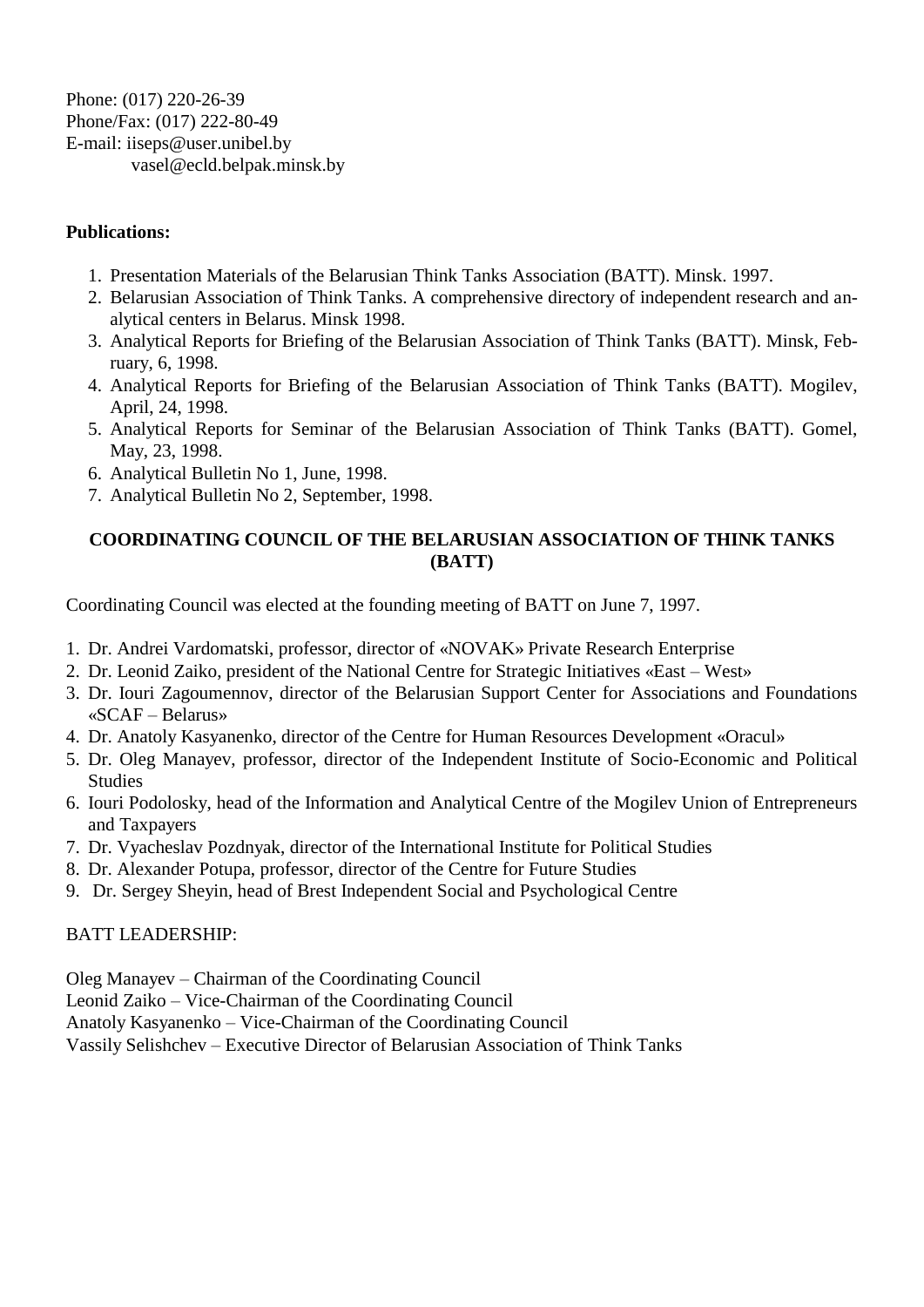## **INDEPENDENT INSTITUTE OF SOCIO-ECONOMIC AND POLITICAL STUDIES (IISEPS)**

**Mailing address: P.O.Box 329, Minsk, 220101, Republic of Belarus**

**Office address: Room 424, 18 Moskovskaya star., Minsk, Republic of Belarus**

**Phone/Fax: (017) 222-80-49 E-mail: iiseps@user.unibel.by Internet: http//www.cacedu.unibel.by/iiseps**

**Director of IISEPS: Professor, Dr. Oleg Manaev**

**Deputy Director: Dr. Alexander Sosnov**

**Head of IISEPS' Centre for Documentation: Dr. Yuri Drakohrust**

**Independent Institute of Socio-Economic & Political Studies (IISEPS)**, republic public association, was established in February 1992 by group of academics, journalists, politicians and businessmen (certification N 0658 issued by Ministry of Justice).

**IISEPS' motto is «Democracy & Free Market»** and main purpose is to promote formation of civil society and free market economy in Belarus through study socio-economic and political mechanisms of transition from totalitarianism to democracy and active promotion of values and principles of liberalism.

## **Main activities:**

- *research in sociology, economics and political science;*
- *consulting;*
- *organization of conferences and seminars;*
- *publishing and dissemination of information-analytical materials;*
- *professional training.*

## **Methodology:**

- *national surveys* (conducted one-two times a year, random sample = 1500 respondents, sample error = 0.03, IISEPS has its own network of interviewers of seventy persons in fifty sites of the country);
- *interviews with public opinion leaders and experts* (100 public opinion leaders are interviewed quarterly);
- *content-analysis of materials of mass media* (content-analysis of  $1000 1500$  publications of leading media is conducted annually) *and other structures* (for example, registration documents of all periodicals of the country);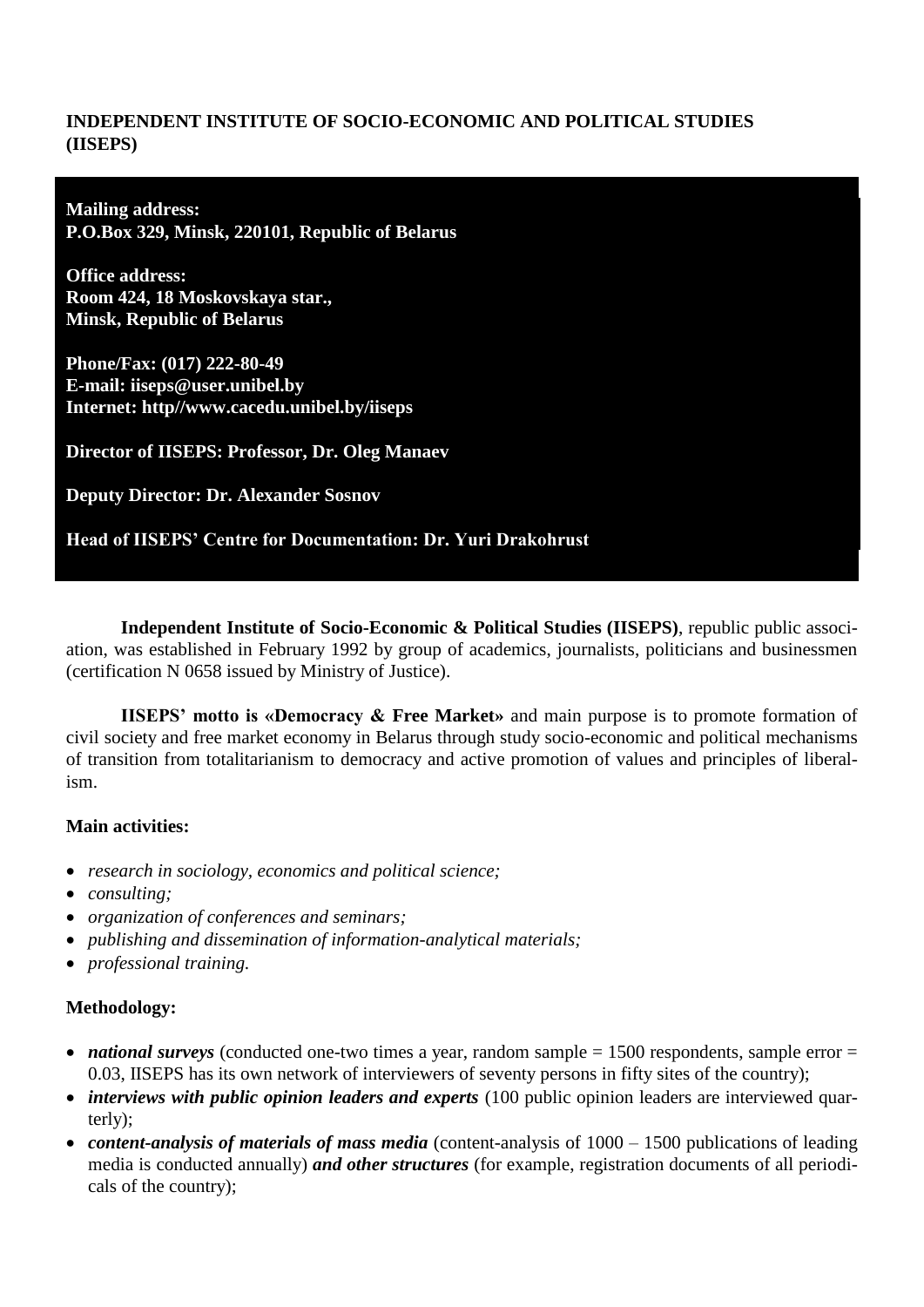- *analysis of program documents of leading structures of civil society* political parties, public associations, governmental structures etc.;
- *analysis of legislation* (started in 1994 on the basis of Register of Ministry of Justice and conducted periodically);
- *analysis of socio-economic statistics* (conducted constantly).

## **Publications:**

IISEPS participated in publications of various books (for example, *Media in Transition: from Totalitarianism to Democracy, Ed. by Oleg Manaev and Yuri Priliuk, Kiev, ABRIS, 1993; Emerging Market Economies Report, Ed. by Klaus Schwab and Xavier Gillbert, Lausanne, IMD, 1993; Belarus and Russia: the societies and the states, Ed. by Dmitry Fourman, Moscow, Human Rights Foundation, 1998)*; has published over 130 analytical papers on various problems of socio-economic and political development of Belarus (varied from electoral behaviour to media effectiveness, and from evolution of workers movement to role of church in the democratic reforms); has published over 800 materials in various massmedia; since summer 1996 has been publishing quarterly analytical bulletin «IISEPS News» (in Russian and English) which is delivered among 100 most key policy makers including president, prime-minister, speaker of the parliament, Chairman of Constitutional court, leaders of most influential political parties, editors-in-chief of leading mass media as well as embassies and international representatives.

### **IISEPS' Centre for Documentation:**

Centre for Documentation was established within IISEPS in 1994, and has collected and systematized over 40.000 materials and documents characterized leading state institutions and structures of civil society, as well as dossiers on 100 most powerful leaders of Belarus. In 1995 Archival Center got official certification N 1 from the Ministry of Archives as a first non-state archive in the country. Also in 1995 a special fund of IISEPS' materials available for everyone was created within National Archives of Belarus, in 1996 a similar fund was created within the library of Belarusian State University.

| <b>Main indicators</b>     | 1992 | 1993 | 1994 | 1995 | 1996 | 1997 |        |
|----------------------------|------|------|------|------|------|------|--------|
| Research projects          |      |      |      |      |      |      | 30     |
| Analytical papers          |      |      |      | 28   | 36   | 20   | 121    |
| Publications in mass media | 25   | 27   | 104  | 251  | 153  | 189  | 749*   |
| Conferences and seminars   |      |      |      |      |      |      | $25**$ |

### **Main achievements:**

*\* Including 20% in broadcasting.*

*\*\* Including 6 international and 18 regional.*

## **Projects executed in 1996 – 1997:**

- *Formation of public leaders in post-communist Belarus* (supported by Center for International Private Enterprise, Washington, D.C.). The most important factors and mechanisms of changes of elite in Belarusian society at national and regional level were studied. Assistance to the formation of leaders who could promote reforms based on the principles of democracy, free market economy and human rights, was realized through dissemination of information and analytical materials as well as organization of regional seminars and international conference.
- *Tax system in the Republic of Belarus* (supported by Central European University, Prague). Evolution of tax system in Belarus was studied with purpose to compare correlation between tax system and effectiveness of production in the countries with transitional economy.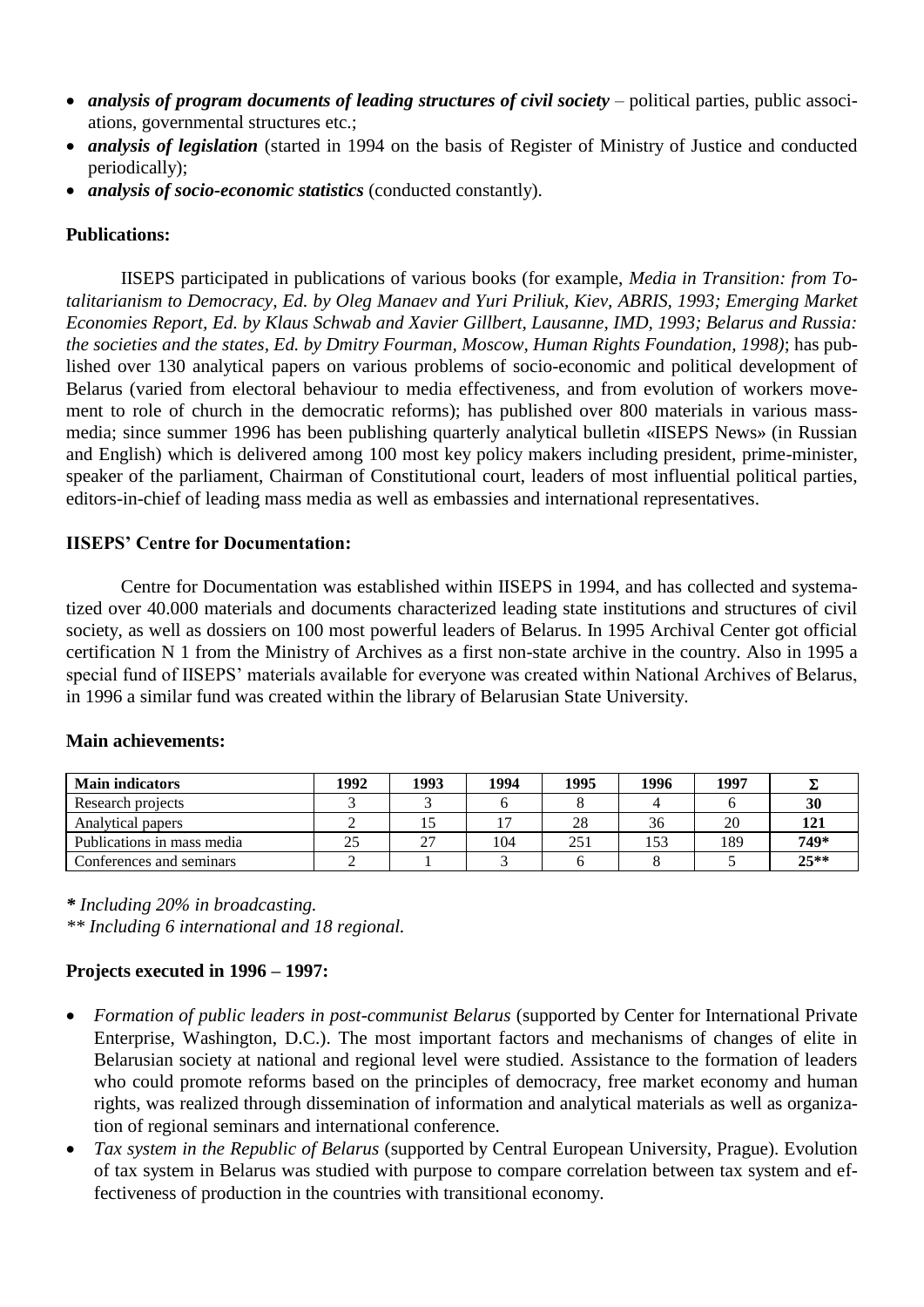- Program of seminars on problems of reformation of economy in Belarus (supported by Vitebsk branch of Belarusian Soros Foundation). Six seminars were organized in different cities of Vitebsk region. Twenty five leaders of various state and non-state structures, and leading experts intensively discussed problems of credit-monetary, tax and social policy, privatization, personnel management and agrarian and land reform. Analytical materials of these seminars were used for improvement of management of socio-economic processes in the region.
- Formation of self-government in the Republic of Belarus (supported by Central European University, Prague). Conditions and mechanisms of functioning of agencies of self-government in Belarus were studied for the comparative analysis of the development of self-government in the countries with transitional economy.

# **Projects planned for 1998:**

- *Overcoming of anti-market stereotypes in post-communist Belarus* (supported by Eurasia Foundation and USIS, Washington, D.C.). Peculiarities of economic consciousness of Belarusian public, mechanisms of formation and reproduction of anti-market stereotypes are studied. Ways of their overcoming are working out, series of regional seminars for promotion of values and principles of free market economy are organized.
- *Development of information infrastructure of market economy in Belarus* (supported by Center for International Private Enterprise< Washington, D.C.). The most important factors and mechanisms of media development in Belarus are studied. Effectiveness of independent media influence on the formation of free market economy and democracy is improved through the system of training seminars and wide dissemination of information and analytical materials.
- *Role of youth in the formation of civil society in Belarus* (with support of the MacArthur Foundation). Rethinking the role of youth in social transformations is based on the study of attitudes and values motivated social activity of young people (political, economic, legal, information etc.). The result of the project will be used for working out the conception of strengthening youth participation in the formation of civil society in Belarus.

## **Conferences and seminars:**

IISEPS has organized 30 international, national and regional conferences and seminars with hundreds of public leaders and experts participants (including politicians, businessmen, scholars, journalists, youth and trade union leaders) from Belarus, as well as their colleagues from the USA, Canada, Europe, Baltic states and NIS. IISEPS Network of public leaders and experts from all regions of the country has been formed.

- Belarusian-Polish symposium «Problems of transition from totalitarianism to democracy» was organized in Minsk in July 1992.
- International colloquium «The right to communicate in transitional society» was organized (with independent publishing house ABRIS) in Kiev in September 1993.
- International conference «Economic reforms in post-communist society: liberal choice» was organized in Minsk in March 1994.
- Quarterly regional seminars on principles of free market economy in the programs and activity of leading actors of politics and economics of Belarus were organized in 1995.
- Seminars on different aspects of formation of public leaders in post-communist Belarus were organized in all regions of the country in 1996 – 1997.
- International conference «Formation of public leaders in post-communist society» was organized in Minsk in June 1997.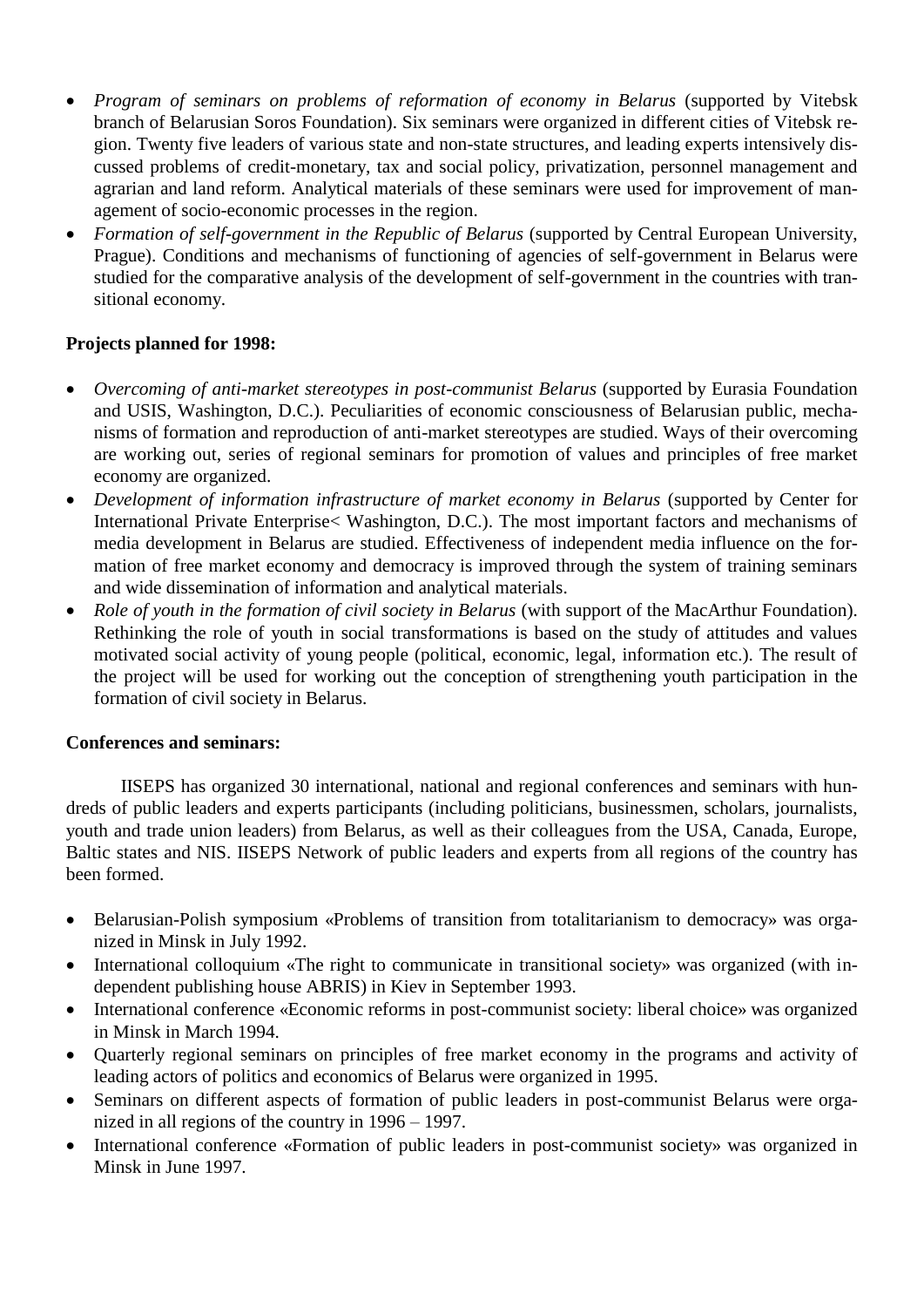The program of quarterly regional seminars on problems of anti-market stereotypes and their overcoming was organized in 1997 – 1998.

### **Concentration of efforts:**



### **Staff:**

IISEPS has nine full time and seven part time researchers and staff, half of them has Ph.D. in various social sciences. Specialization of leading scholars:

- Prof. Dr. Oleg Manaev, mass media and communications;
- Dr. Alexander Sosnov, socio-economic problems of labour and statistics;
- Dr. Yuri Drakokhrust, political science and mass media;
- Dr. Galina Drakokhrust, social structure and public opinion;
- Dr. Nadya Efimova, gender sociology and mass media;
- Dr. Leonid Zlotnikov, economic systems and macroeconomics;
- Dr. Michael Zalessky, economic sociology and statistics;
- Evgeny Kovalev, post graduate student, specialist in national polls;
- Oleg Veremeychik, programming and computer specialist;
- Elena Koudryavtseva, computer design.

Annually several students of the Department of Sociology at the Belarusian State University have internship in IISEPS. They use the results of the IISEPS research for their term papers, M.A. and Ph.D. thesis.

### **Staff languages:**

Russian, Belarusian, English.

### **Partners:**

IISEPS has experience of cooperation with such international and foreign structures as World Bank, UNESCO, Research Institute of Radio Liberty/Radio Free Europe, Soros Foundation (New York), The Eurasia Foundation, International Institute for Management Development (Lausanne), the MacArthur Foundation (Chicago), Center for Social and Economic Research (Warsaw), International Center for Economic Growth (San-Francisco), United States Information Service, Center for International Private Enterprise (Washington, D.C.), Interim Offices of UN, European Union, IMF and various political parties, public associations and business structures in Belarus.

### **Membership in professional associations:**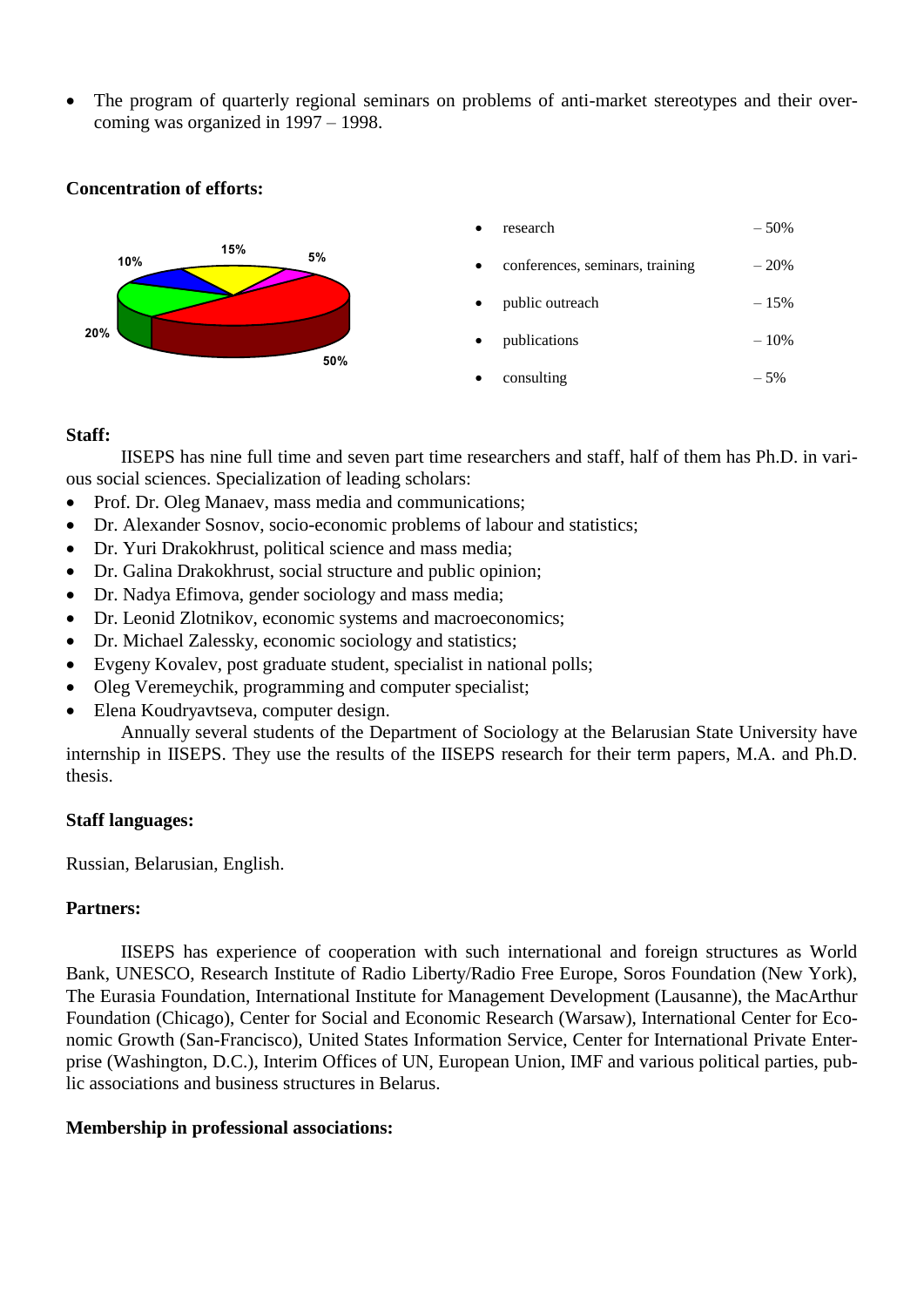IISEPS is a member of various national and international associations: Belarusian Association of Think Tanks, Assembly of Belarusian Democratic NGOs, Network for Research and Cooperation in Cultural Development, Economic Freedom Network.

#### **Sources of income:**



- grants from international foundations  $-60\%$
- grants from international governmental organizations 15%
- $\bullet$  fees for services (non-governmental) 20%
- $\bullet$  charges for information and analytical materials  $-5\%$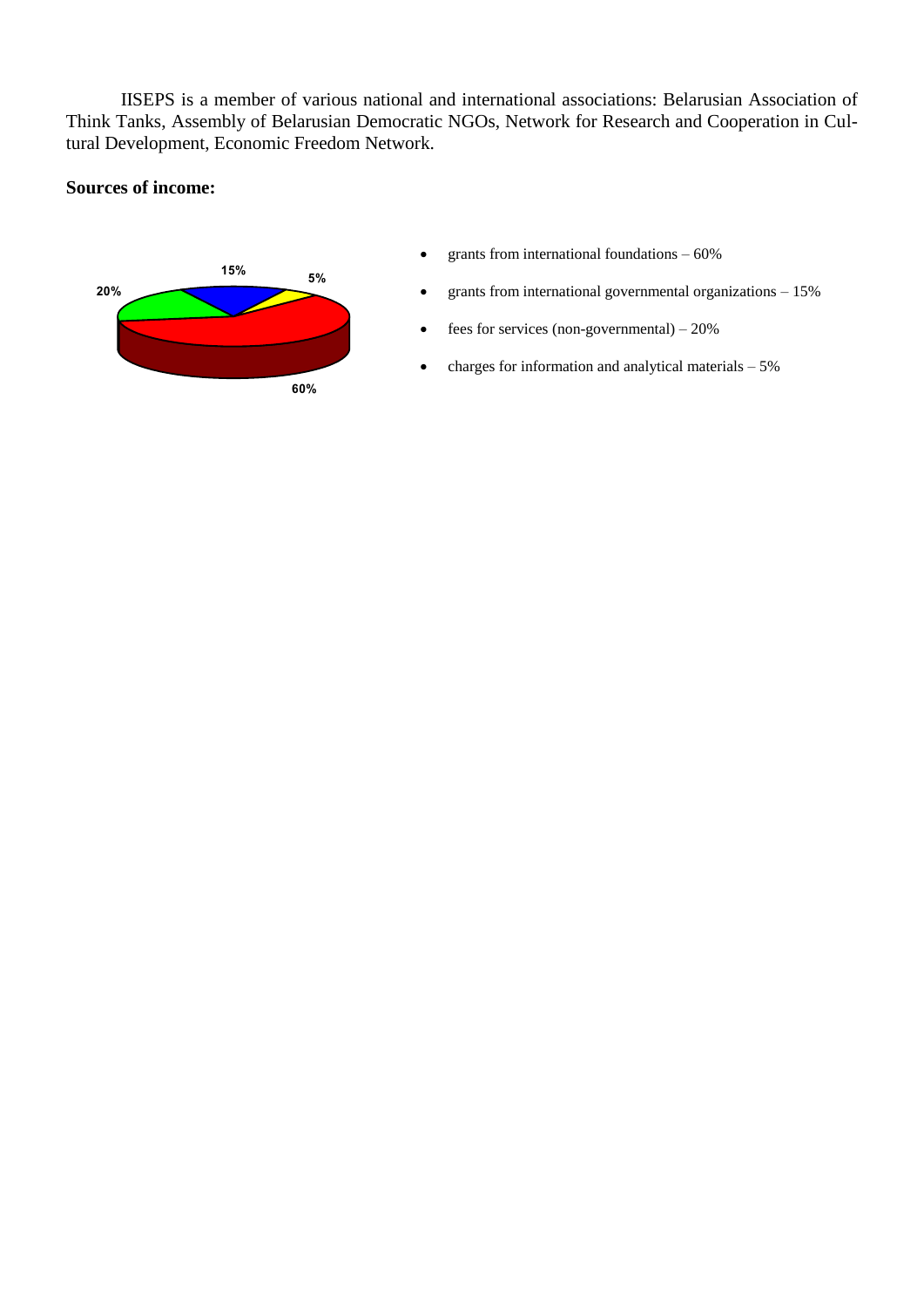# **NATIONAL CENTRE FOR STRATEGIC INITIATIVES «EAST – WEST»**

**Room 1, 117 Mayakovskaya str., Minsk, 220103, Republic of Belarus**

**Phone: (017) 221-32-20 E-mail: ncsi@user.unibel.by**

# **President of the Centre: Dr. Leonid Zaiko**

**National Centre for Strategic Initiatives «East – West»** is a non-partisan and non-profit organization which unites political figures, businessmen, representatives of academic circles and mass media. The Center is an independent organization. The Center was established in May, 1992, since then received wide recognition, acquired serious intellectual potential and wide representation. Among the partners of the Center are both governmental institutions and NGOs from the countries of Europe, America and Asia.

# **The main objectives of the Center:**

- creating favourable economic, social and legal prerequisites for the formation in Belarus of a legal state with efficient market economy;
- integration of Belarus into the global and European political and economic community.

# **Main forms of activity:**

- elaborating and promoting scientifically substantiated concepts, models and programs to deal with political, social and economic problems of Belarus;
- assisting business in Belarus by promoting its interests in governmental agencies and bodies and facilitating mutually beneficial relations with foreign businesses;
- establishing direct links with foreign governmental organizations and NGOs, voluntary organizations, academic centers, to work jointly on the analyses of social and political developments in the West and to explore opportunities for applying western tools and practices in Belarus; conduct joint conferences and seminars, roundtable meetings;
- fostering national highly-qualified personnel potential in various fields of science and management.

## **Recent conferences and seminars:**

- round table «Constitution of the Republic of Belarus: Experience of Two Years» (March 1996, Minsk);
- international conference «Democratic processes in Belarus: main tendencies and contradictions» (June 1996, Minsk);
- international conference «Constitutional and Political Crisis in Belarus: lessons and consequences» (December, 1996);
- A. Maysenya memorial conference «Between East and West: Belarus Entering the New Century» (March 1997, Minsk);
- international seminar «Economic and Political Situation in Belarus on the Eve of NATO expanding to the East» (may 1997, Minsk);
- round table «Political Spring of 1997: dead-end or the crossroads?» (June 1997, Minsk).

# **Recent publications (analytical reports):**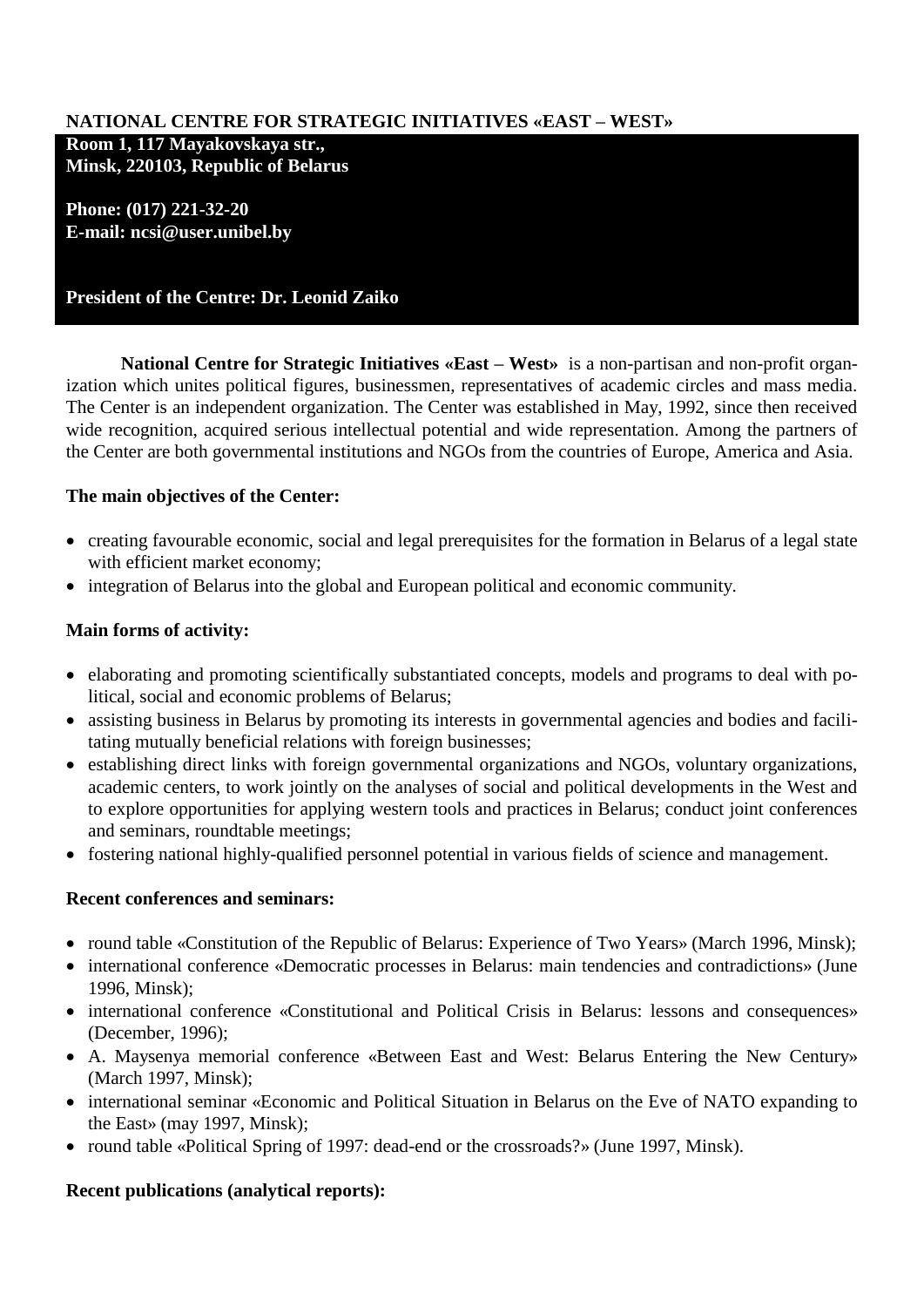«Problems of Civil Society Formation in Belarus» – January 1996; «Belarus'94: Political and Economic Update» – April 1995; «First Presidential Elections in Belarus: Main Results» – September 1994; «Development of Belarus in the Context of Ecological Security» – December 1994.

### **Journal:**

Analytical journal «Belarus Monitor» was started by the Centre in 1995. Several issues of «Belarus Monitor» have been published already. The following are the recent issues of the journal:

- «Chernobyl: Human Dimension», April 1996;
- «Belarus'95: Economic and Political Results», December 1996;
- «Belarus' Economy: Problems of SystemTransformations», July October 1996;
- «Belarus Ukraine Poland: Problems of Regional Security", December 1996 January 1997;
- «Democratic Processes in Belarus: Main Tendencies and Contradictions», February 1997;
- «Results of the Constitutional Crisis in Belarus: Lessons and Consequences», December 1996.

In 1994 the Centre founded the Institute for Independent Research which conducts wide-scale research programs on macro- and microeconomics policies of Belarus, national security, foreign political activity and international relations, democratisation, state reform, environment, public opinion, social, political and economic forecasting.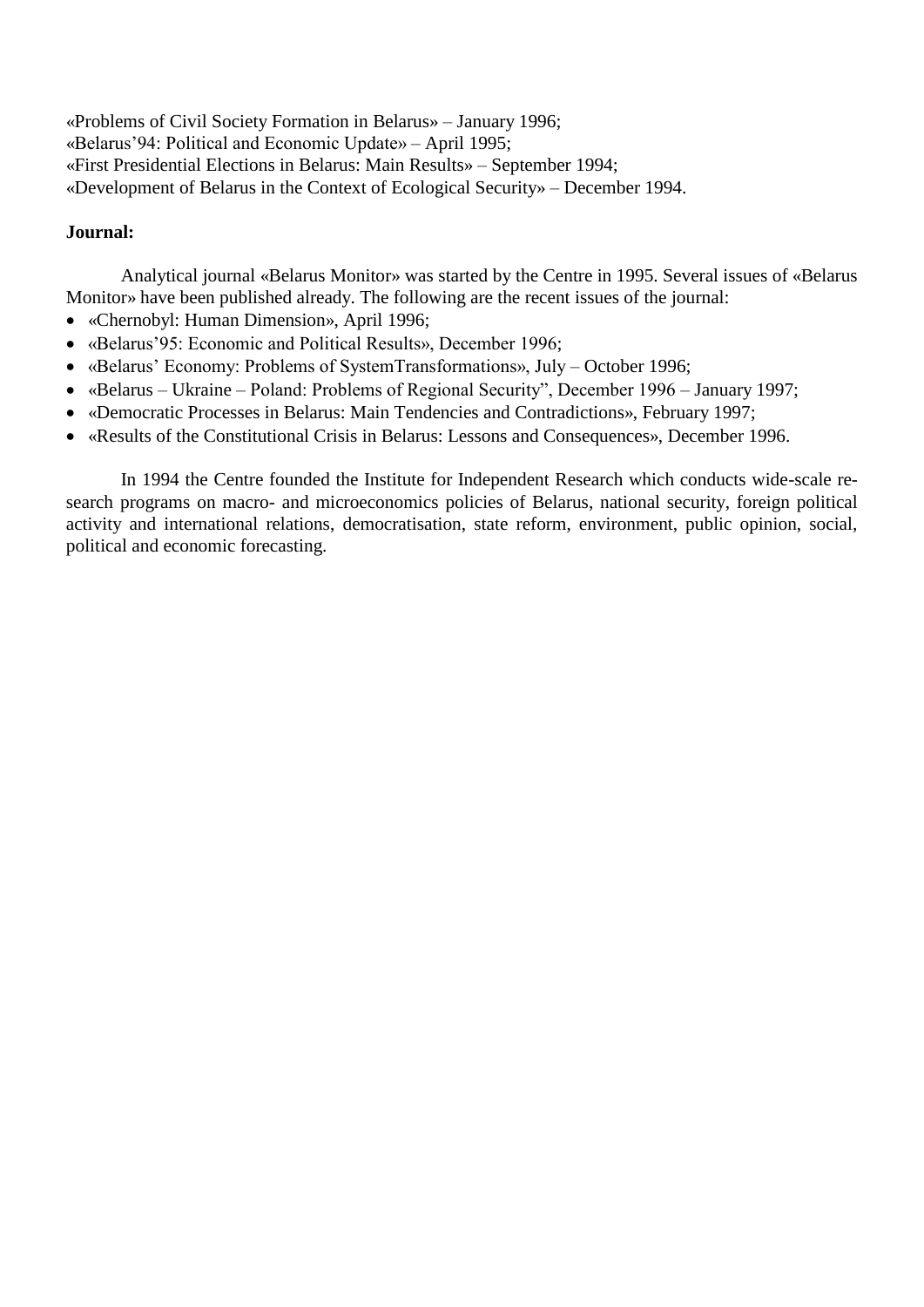### **«NOVAK» PRIVATE RESEARCH ENTERPRISE**

**18 – 12 Lenin str., Minsk, 220113, Republic of Belarus**

**Phone/Fax: (017) 227-51-40 (017) 262-92-66 E-mail: vardomat@novak.belpak.minsk.by**

**Director: Dr. of Sociology, professor Andrei Vardomatsky**

#### **Mission of Enterprise and main forms of activity:**

**«NOVAK» private research enterprise** is a private independent service, which is specialized in market research and public opinion surveys. Presently «NOVAK» is largest in Belarus agency in quantity and amount of research executed, conducting two to three national polls every month.

«NOVAK» was founded in 1992 by Dr of Sociology Andrei Vardomatski. «NOVAK» name was made of two words: «íîâàÿ» (new) and «aêñèîìåòðèÿ» (axiometry). This name reflects «NOVAK»'s primary scientific focus on studying the values of human behaviour.

#### **Types of research, conducted presently:**

- monthly monitoring of public opinion about personalia ratings and most important problems of social life in Belarus;
- media-studies:
- quantitative representative studies of the market and consumer's behaviour;
- qualitative studies of mass media and market:
- studies of the elite.

«NOVAK» services can be used by customers from all fields of activities – from representatives of international business, to political parties, to mass media.

«NOVAK» is the only sociological center in Belarus that precisely forecasts results of all elections in the Republic of Belarus, starting from 1994. For instance, «NOVAK»'s forecast made just before the presidential elections of 1994 deviated by only 1.5% from actual results.

#### **International cooperation and partners:**

«NOVAK» is a part of the international public polls and sociological studies agencies network. «NOVAK» is an official associated member of Gallup International and represents Republic of Belarus in this international agency. This enables us to make use of the advanced foreign technologies in the field of sociology.

Jointly with our international partners we carried out a lot of international polls and surveys in Belarus, such as Value orientation studies – 90 and 96, annual project Eurobarometer, surveys for the World Bank, for the largest news agencies, as well as marketing projects for the largest multinational companies.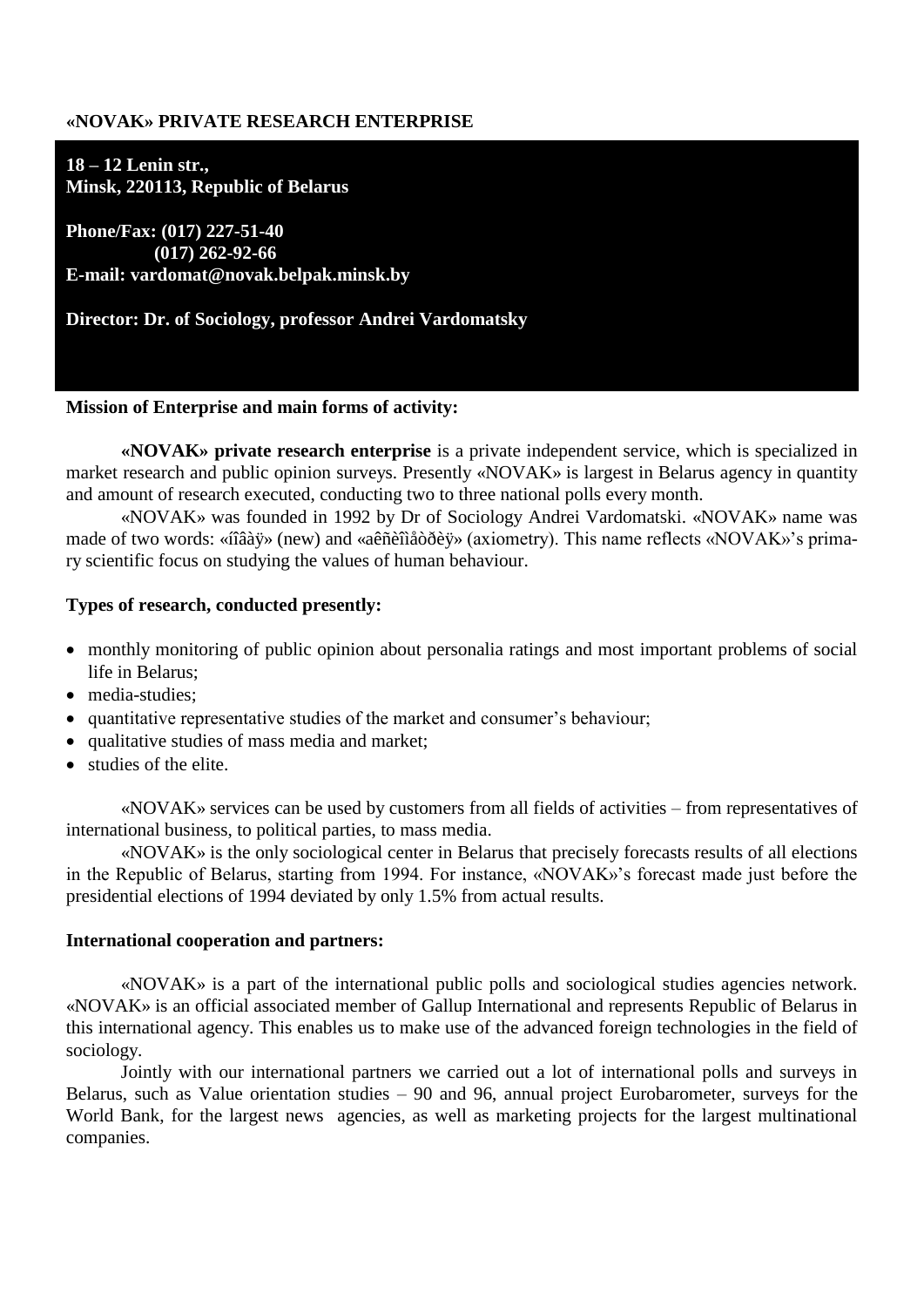### **Cadres and staff:**

«NOVA K» uses its own national network of interviewers that comprises about 250 persons.

Every member of our network received specialized training and has extensive experience in field research.

In every regional center and second large cities we have our representatives. We have our branches in 12 cities of the country.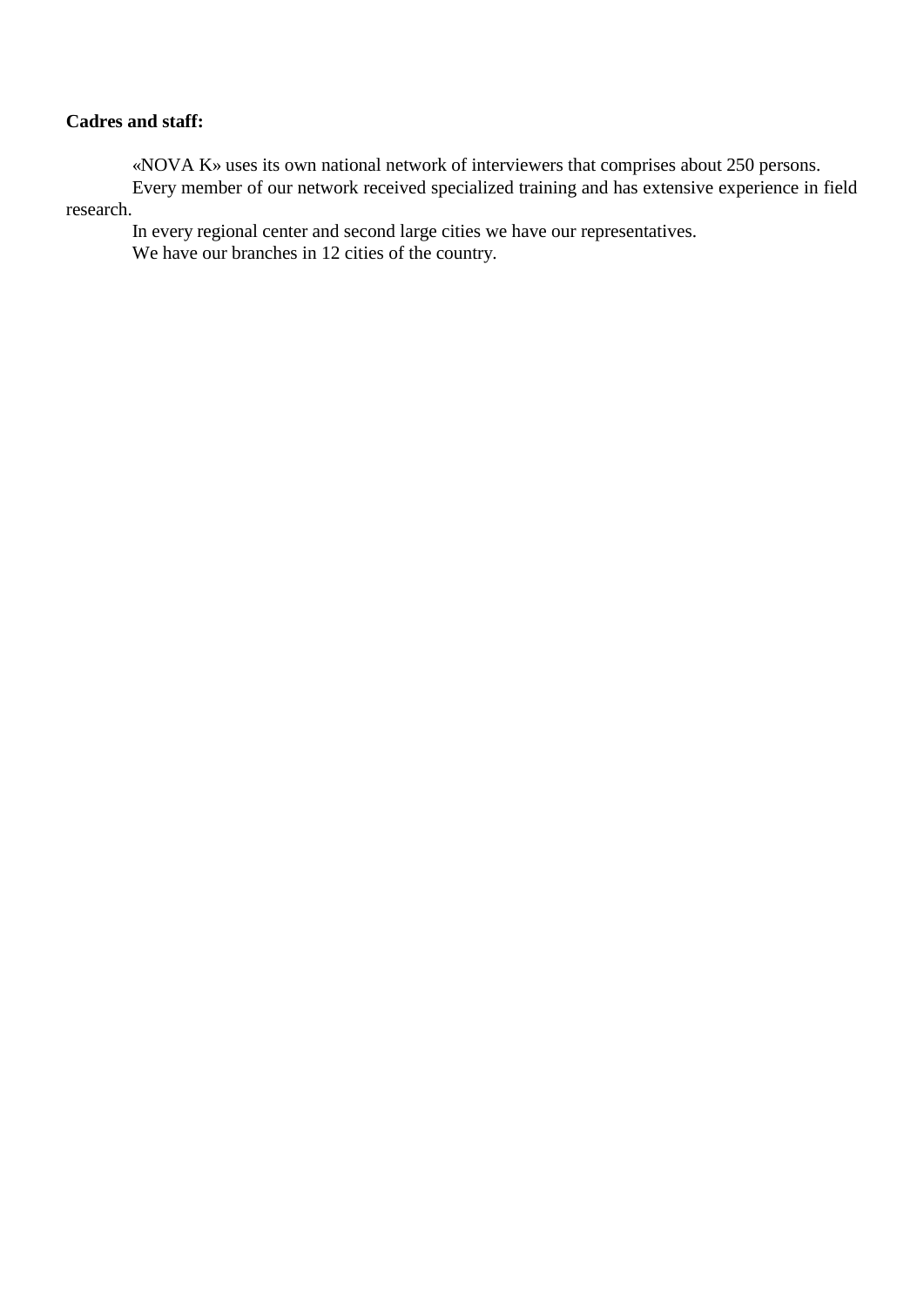### **INTERNATIONAL INSTITUTE FOR POLITICAL STUDIES (IIPS)**

**P.O. Box 44, Minsk, 220050, Republic of Belarus**

**Phone/Fax: (017) 227-82-67 E-mail: root@iips.minsk.by**

#### **IIPS Director**: **Vyacheslav Pozdnyak**

#### **Projects implemented in 1997 – 1998:**

Project: "Mass media in the political system of the Republic of Belarus" *Results*: a study on "The History of the Mass Media in Belarus" by Sergei Novikov.

Project: "Problems of Nonproliferation of Weapons of Mass Destruction"

*Results*: papers on:

"Belarus' Nuclear Nonproliferation Policies" by Vyacheslav Pozdnyak;

"Belarus and Prospects for the Creation of a Nuclear Weapon-Free Zone in Central and Eastern Europe" by Vyacheslav Pozdnyak;

"National Security of New Independent States and Export Controls" by Vyacheslav Pozdnyak and Anatoli Rozanov.

Project: "Problems of CIS Development"

*Results*: information and analytical survey "The CIS: Facts, Figures, Personalities" by Andrei Zagorski, Irina Bugrova and Andrei Fedarau.

Project: "Integration and Disintegration in the FSU: Implications for Regional and Global Securi-

ty"

*Results:* studies on:

"Parliamentary Elections and Foreign Policy orientations of Belarus" by Irina Bugrova and Svetalna Naumova;

"Integration as a Social Utopia of Post-Soviet Political Mind" by Svetlana Naumova;

"Security Threats to Belarus and Integration Scenarios in the CIS" by Vyacheslav Pozdnyak.

Project: "Military-Technical Cooperation in the CIS"

*Results*: a series of studies on Belarus' military production, conversion and arms trade.

Project: "Belarus and NATO"

*Results*: studies on:

"NATO: Strategy and Development Trends" by Andrei Fedarau;

"NATO: Problems of Transformation" by Anatoli Rozanov;

"Belarus, PFP and Bilateral Military Agreements within the CIS" by Vyacheslav Pozdnyak.

#### **Projects being implemented in 1998:**

Project: "Mass media in the political system of Belarus"

*Aim of the Project*: defining of the scope and role of the mass media in the information space, political process and political communications of Belarus.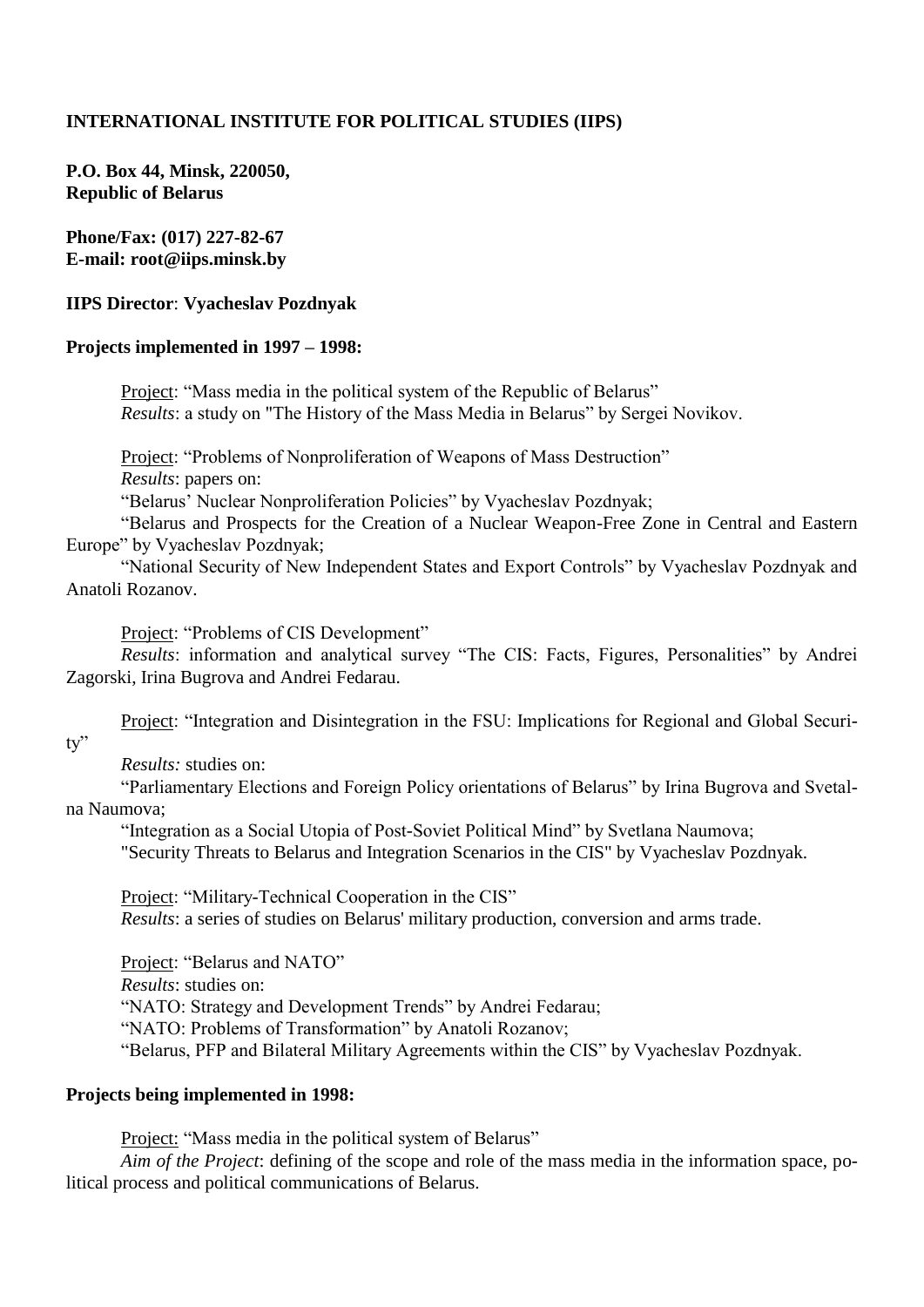Project: "Problems of CIS Development"

*Aim of the Project:* analysis of integration and disintegration trends in the CIS.

Project: "Problems of Nonproliferation of Weapons of Mass Destruction"

*Aim of the Project*: analysis of implications of the existing regional security structures in Central Asia for the establishment of a nuclear weapon-free zone.

Project: "Belarus and NATO" *Aim of the Project*: analysis of the development of relations between Belarus and NATO.

Project: "Curriculum for Teaching International Relations Theory" in partnership with the Free University of Berlin

*Results:* Curriculum for teaching international relations theory.

**IIPS Director**: Vyacheslav Pozdnyak

# **The IIPS is governed by a COUNCIL:**

Mr. Sergei Didenko, Head of the Foreign Economic Relations Department, National Bank of Belarus;

Dr. Svetlana Naumova, Director of Research, IIPS;

Dr. Vyacheslav Pozdnyak, IIPS Director;

Dr. William C. Potter, Professor and Director of the Center for Nonproliferation Studies and Center for Russian and Eurasian Studies, Monterey Institute of International Studies;

Dr. Anatoli Rosanov, Professor of International Relations, Belarusian State University;

Ambassador Roland Timerbaev, President, PIR-Center for Political Studies in Russia, Moscow;

Dr. Victor Ukhvanov, Professor of the Department of International Law, Belarusian State University.

## **IIPS's main objectives**:

- promotion of a progressive development of the Republic of Belarus, consolidation of its sovereignty, and its integration in Europe and the world at large;
- strengthening of international understanding, security and cooperation on the basis of an independent scholarly analysis of social, economic, political, ethno-cultural, technological, military and ecological developments in individual states, as well as of formative regional and global trends.

# **Types of IIPS's activities:**

- research on the topical international and domestic issues;
- creating models and forecasting of political processes;
- scientific evaluation of state and alternative programs, models and concepts of foreign and home policy;
- providing information and consulting services for organizations; enterprises and individuals.

# **Forms of activities:**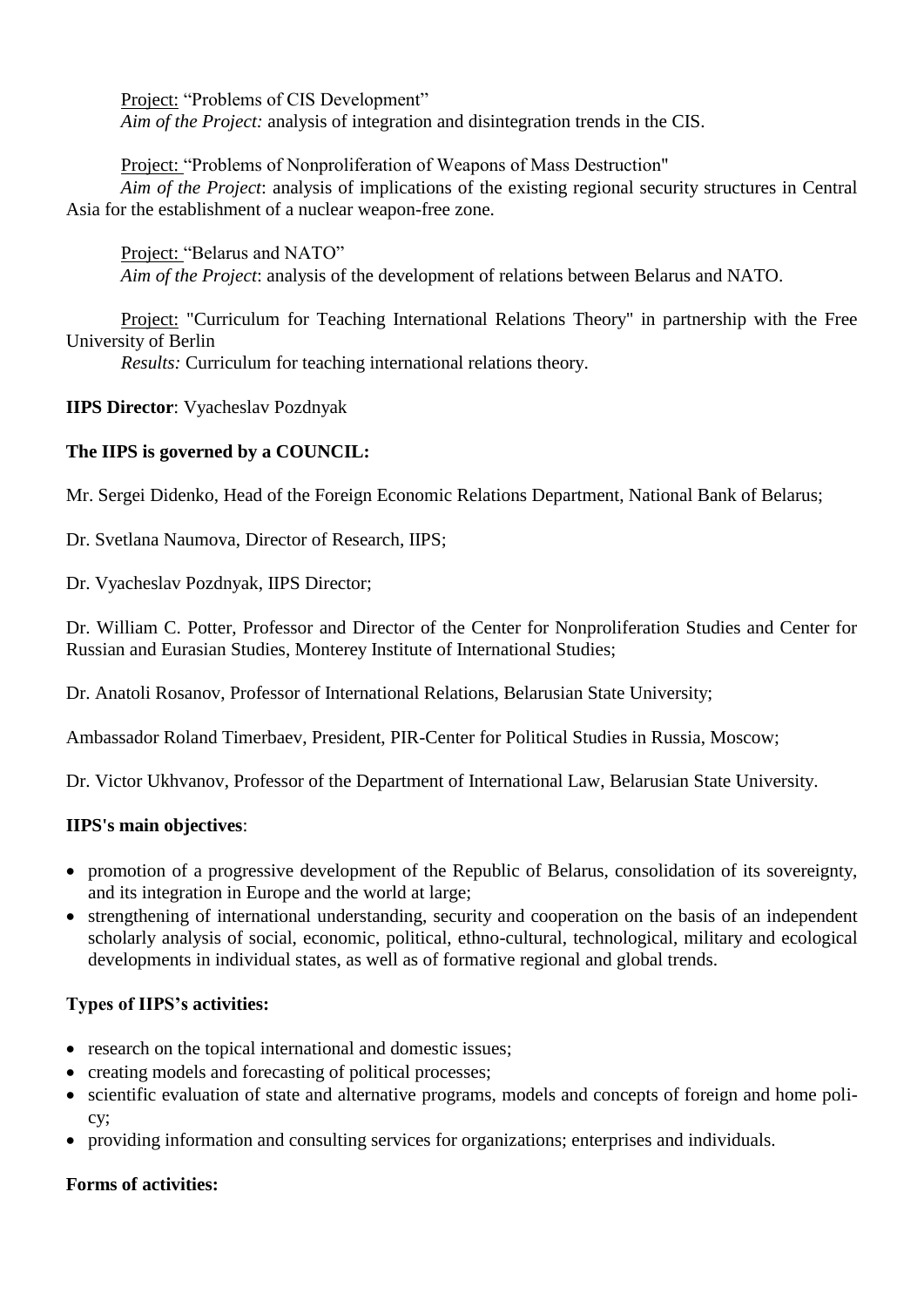- formation of research teams;
- establishment of contacts and cooperation with other national and international organizations, exchange of delegations;
- training of specialists;
- organization of conferences, seminars and "round tables";
- information and publishing.

### **Conferences organized:**

International Conference on "Integration and Disintegration in the FSU: Implications for Regional and Global Security" Minsk, June 1997.

International Seminar on "Defense Conversion in Eastern Europe" – together with Belarus' Ministry for Foreign Affairs, Ministry for Industries and the North Atlantic Cooperation Council, Minsk, April 1996.

#### **Books and reports published recently:**

Study on "NATO: Strategy and Development Trends" by Andrei Fedarau. IIPS Information and Analytical Materials, Issue No. 1, 1997, Minsk;

A series of articles on Belarus' military production, conversion and arms trade published in the journal of "Export Obychnykh Vooruzhenii" (published by the PIR-Center for Political Studies in Russia," Moscow);

"The CIS: Facts, Figures, Personalities" by Andrei Zagorski, Irina Bugrova and Andrei Fedarau. IIPS Information and Analytical Materials, Issue No. 2, 1997, Minsk;

"Parliamentary Elections and Foreign Policy orientations of Belarus" by Irina Bugrova and Svetalna Naumova (in English and Russian). "VECTOR." No. 1, 1996, Minsk;

" 'Integration' as a Social Utopia of Post-Soviet Political Mind" by Svetlana Naumova (in English and Russian). "VECTOR." No. 1, 1997, Minsk;

"The Identity of Belarus: an Experience of the 'Understanding' Political Science" by Irina Bugrova (in English and Russian). "VECTOR." No. 3, 1997, Minsk;

"Belarus in Search of a Security Identity" by Vyacheslav Pozdnyak in: *Security Dilemmas in Russia and Eurasia*, ed. By Roy Allison and Christoph Bluth. Royal Institute of International Affairs. (Brookings Institution Press. Washington D.C., 1998);

"Nunn-Lugar Program Assessment: The Case of Belarus" by Vyacheslav Pozdnyak in: *Dismantling the Cold War: U.S. and NIS Perspectives on the Nunn-Lugar Cooperative Threat Reduction Program*, ed. By John M. Shields and William C. Potter. Center for Science and international Affairs. John F. Kennedy School of Government. Harvard University. (The MIT Press. Cambridge, Massachusetts-London, England. 1997).

### **Concentration of efforts** (in per cent):

| research     | $-70%$ |
|--------------|--------|
| publications | $-20%$ |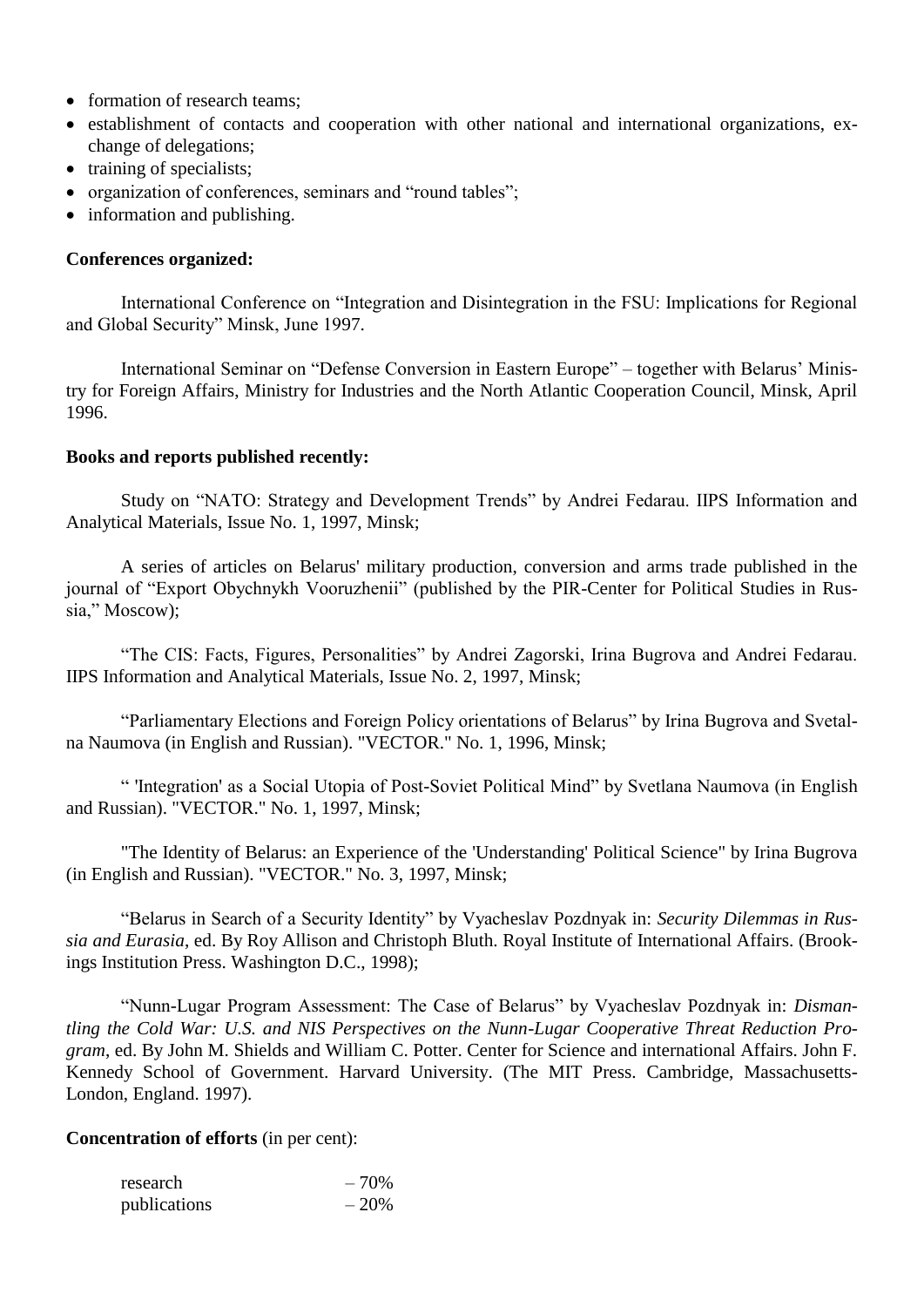| conferences, seminars | $-5%$ |
|-----------------------|-------|
| consulting            | $-5%$ |

#### **Institute staff – 8**

| professional | - 6  |
|--------------|------|
| other        | $-2$ |
| full-time    | - 4  |
| affiliated   |      |

#### **Working Languages:**

Russian, Belarusian, English, German, French, Lithuanian, Serbian-Croatian.

#### **Staff Specialization:**

*IIPS Director Dr. Vyachaslau E. Paznyak* specializes in international security, arms control, nonproliferation and Belarus' foreign and security policy;

*Director of Research Dr. Svetlana A. Naumova* specializes in the theories of democracy and political systems, technologies of political campaigns and the mass media;

*Senior researcher and Project coordinator Dr. Irina Bugrova* specializes in the study of conflicts, political psychology, political culture, technologies of election campaigns, transition societies;

*Senior researcher Prof. Dr. Anatoli Rozanov* specializes in disarmament, arms control and military strategy. His areas of research include Belarusian security policy, new European security architecture and strategic studies;

*Expert Dr. Andrei F. Fedarau's* research is focused on international relations, political processes in Belarus and other CIS states as well as military and political security;

*Expert Dr. Sergei Novikov specializes in* social and political history, regional studies, political culture, European security;

*Mr. Vyacheslav Lampe* has specialized in computer information processing, electronic communications, databases and computer graphics.

### **Periodicals:**

A Belarusian journal on international politics "VECTOR" is published three times a year in English and Russian.

### **Source of revenue:** donations.

#### **Membership in professional associations:**

IIPS is a member of the Belarusian Association of Think Tanks, of the Association of the CIS Research Centers on International Relations and International Security and of the Assembly of Belarusian Non-governmental Organizations.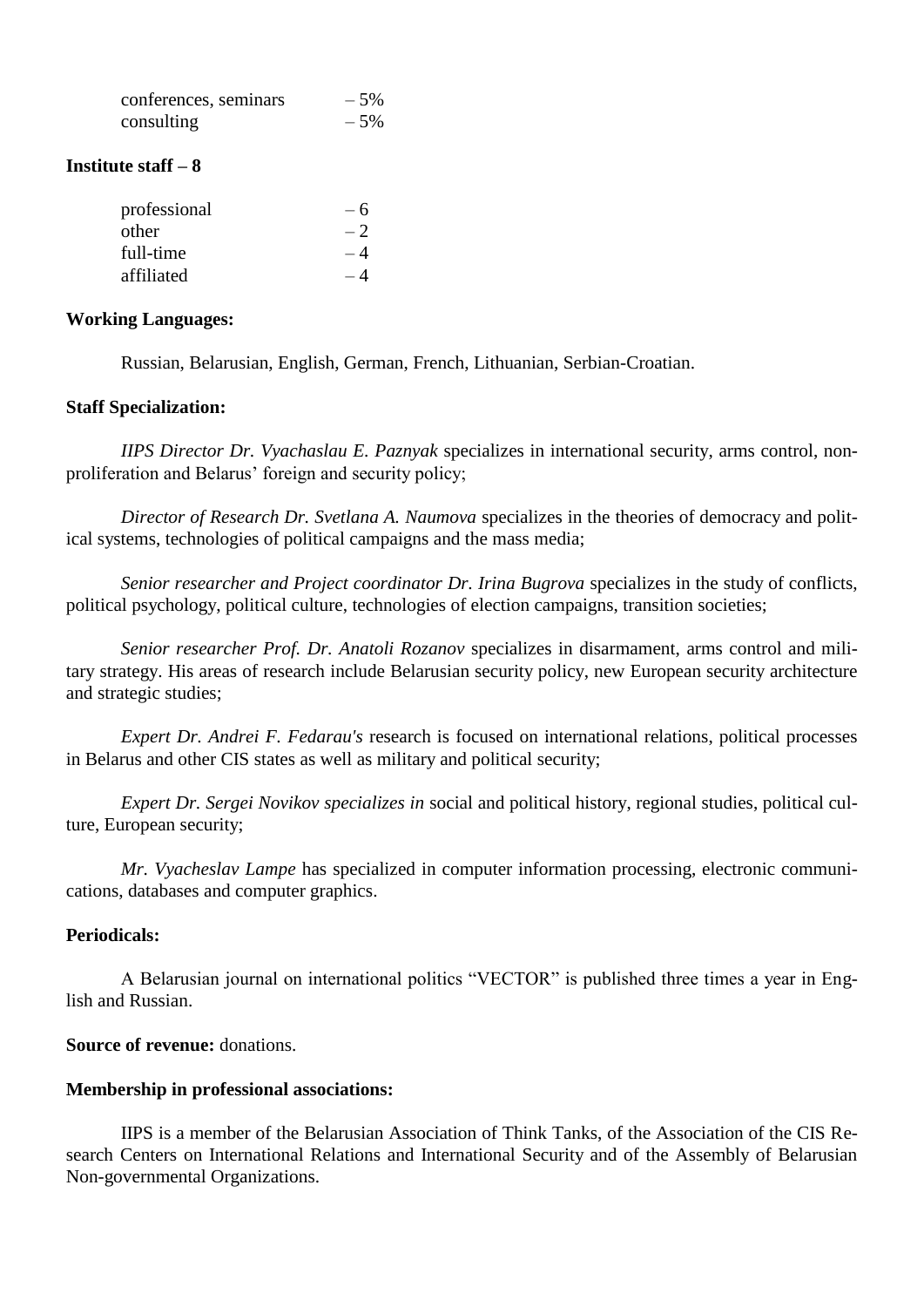# **Foreign Chapter:**

IIPS operates with a U.S. chapter:

Chapter Chair: Dr. WILLIAM C. POTTER, Professor and Director of the Center for Nonproliferation Studies and Center for Eurasian Studies at the Monterey Institute of International Studies;

Dr. JAMES CLAY MOLTZ is Assistant Director of the Center for Nonproliferation Studies at the Monterey Institute of International Studies;

Ms. EMILY EWELL is Project Manager for the CIS Nonproliferation Project (CISNP) at the Monterey Institute of International Studies.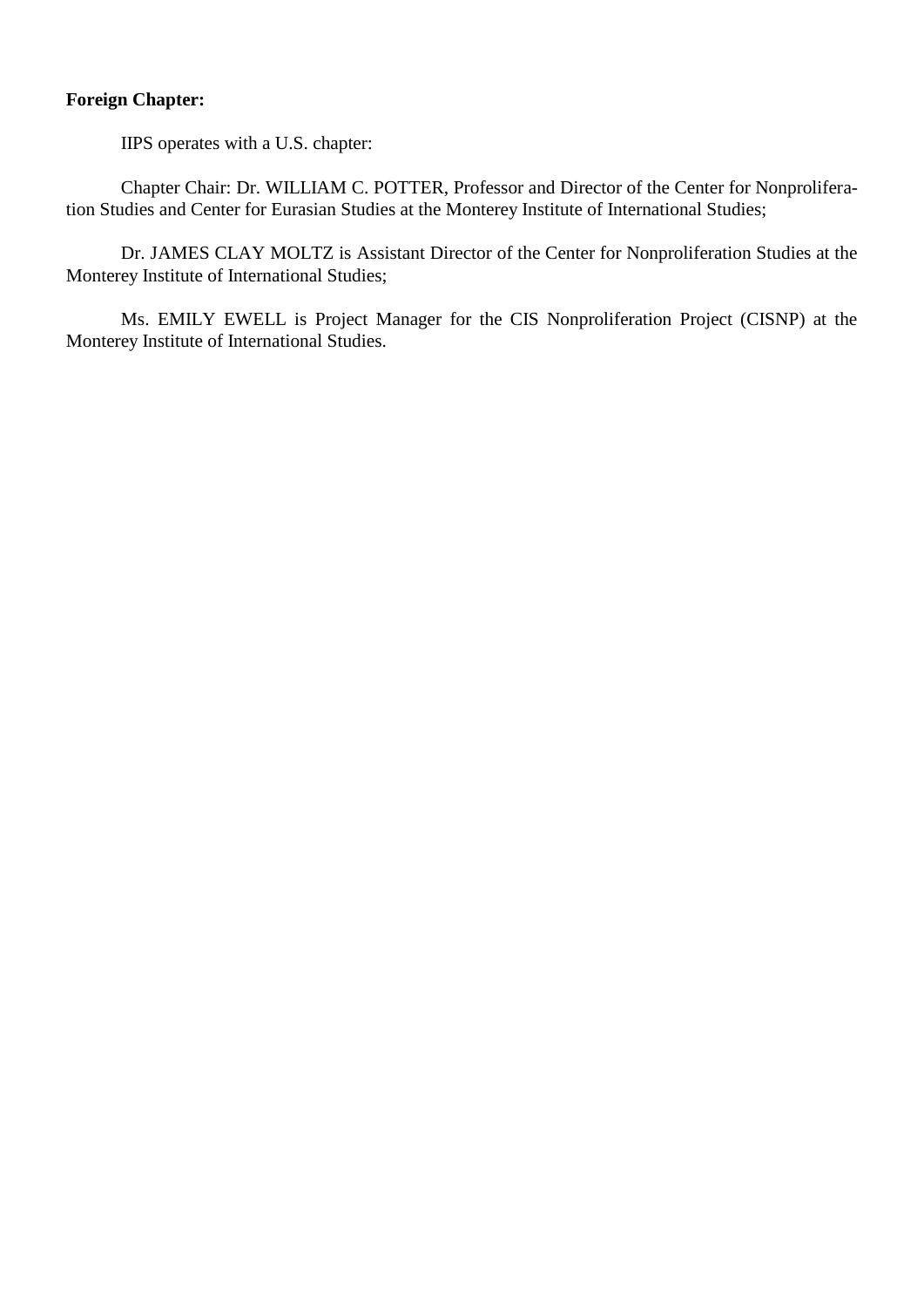### **«BELARUSIAN PERSPECTIVE» NON-GOVERNMENTAL CENTRE FOR ANALYSIS AND RESEARCH**

**23 Svoboda str., Minsk, 220030, Republic of Belarus,**

**Phone: (017) 227-04-54 Phone/Fax: (017) 227-13-16**

**Chairpersons: Dr. V. Antsulevich Dr. V. Golubev Dr. A. Feduta Executive director: V. Ivashkevich**

#### **Mission of the Centre:**

The Centre was created by the group of Belarusian intellectuals in September 1995. The center was registered by the Ministry of Justice of Belarus in October 1995. The Centre is a non-governmental, non-profit organisation, it is open for collaboration with organisations and individuals who support and work for the social, economic and political development of independent Belarus, support market reforms in economy, human rights and democratic values.

#### **The main aims of the Centre:**

The main aim is to unite intellectual potential of the citizens of the country to work jointly for the benefit of Belarus. The Centre conducts seminars, conferences, round tables, discussions. State and public leaders are invited to participate in all the meetings conducted by the Centre. The Centre develops drafts of national laws and other legal documents. The Centre develops projects aimed at dealing with the problems of Belarusian society.

#### **Conferences:**

In 1995 – 1996 the Centre conducted four international conferences:

- «Problems of attracting foreign investors to the economies of Eastern European countries»;
- «Problems of market reforms in agriculture in Eastern Europe»;
- «Leadership and its role in post-communist society»;
- «Problems of national and cultural identification in Belarus».

In autumn of 1996 the Centre conducted a number of regional conferences in Grodno, Brest, Vitebsk, Mogilev on the problems of democratic transformations on the local level.

#### **Seminars:**

In autumn of 1996 the Centre and Cribble Institute organised a series of seminars for the deputies of the Supreme Soviet Of the Republic of Belarus on the following topics:

- «Small businesses and their role in the economy of transition»;
- «Privatization and the development of small businesses»;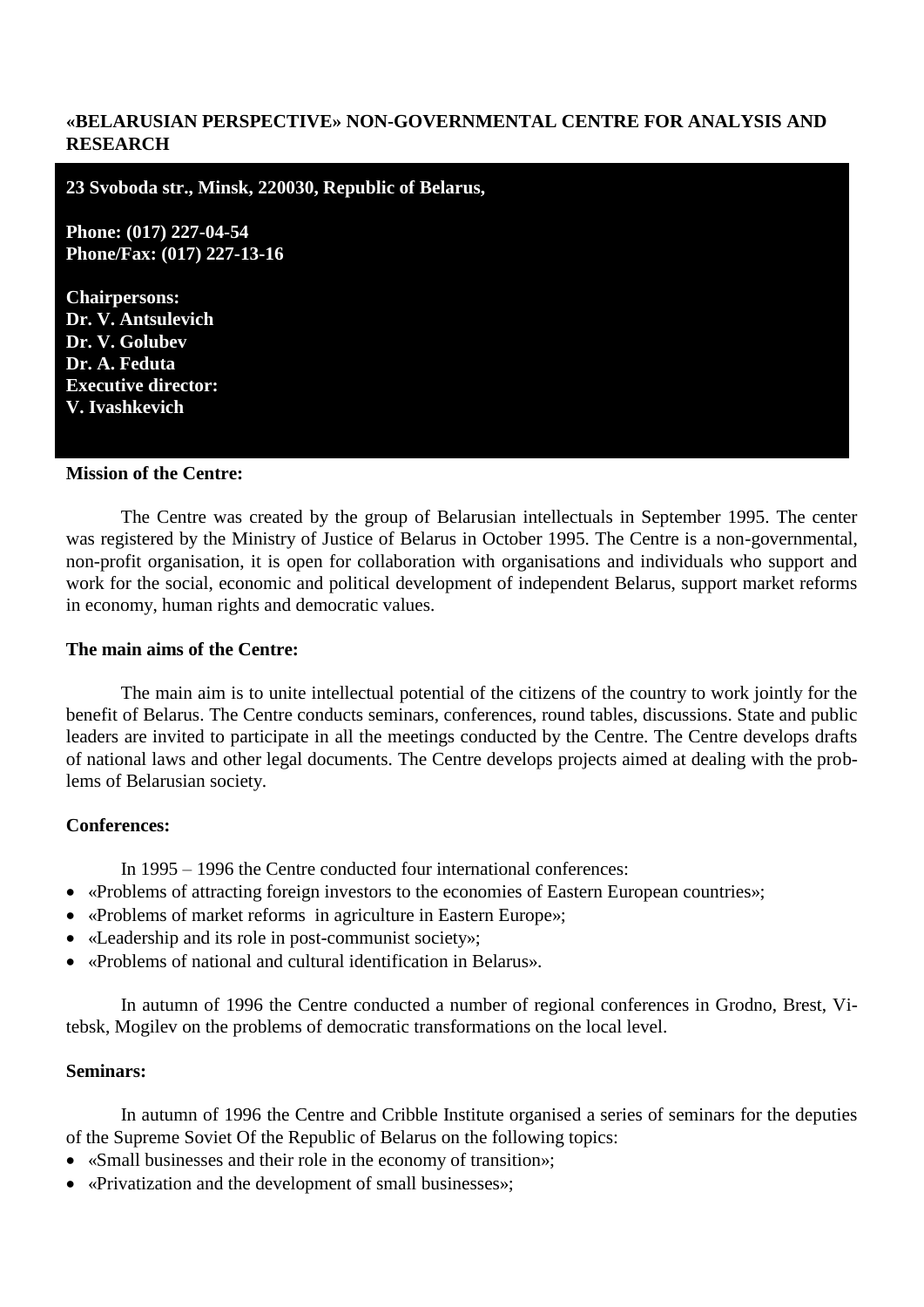- «Credits and deposits: governmental policy in the field of incentives to build housing and transform agriculture»;
- «Problems of the civil society»;
- «Division of authority between branches of power prerequisite for the democratic society existence»;
- «Tax Code of The Republic of Belarus main principles».

In October 1996 the Centre organised and conducted «National Congress in Support of Democracy, Against Dictatorship».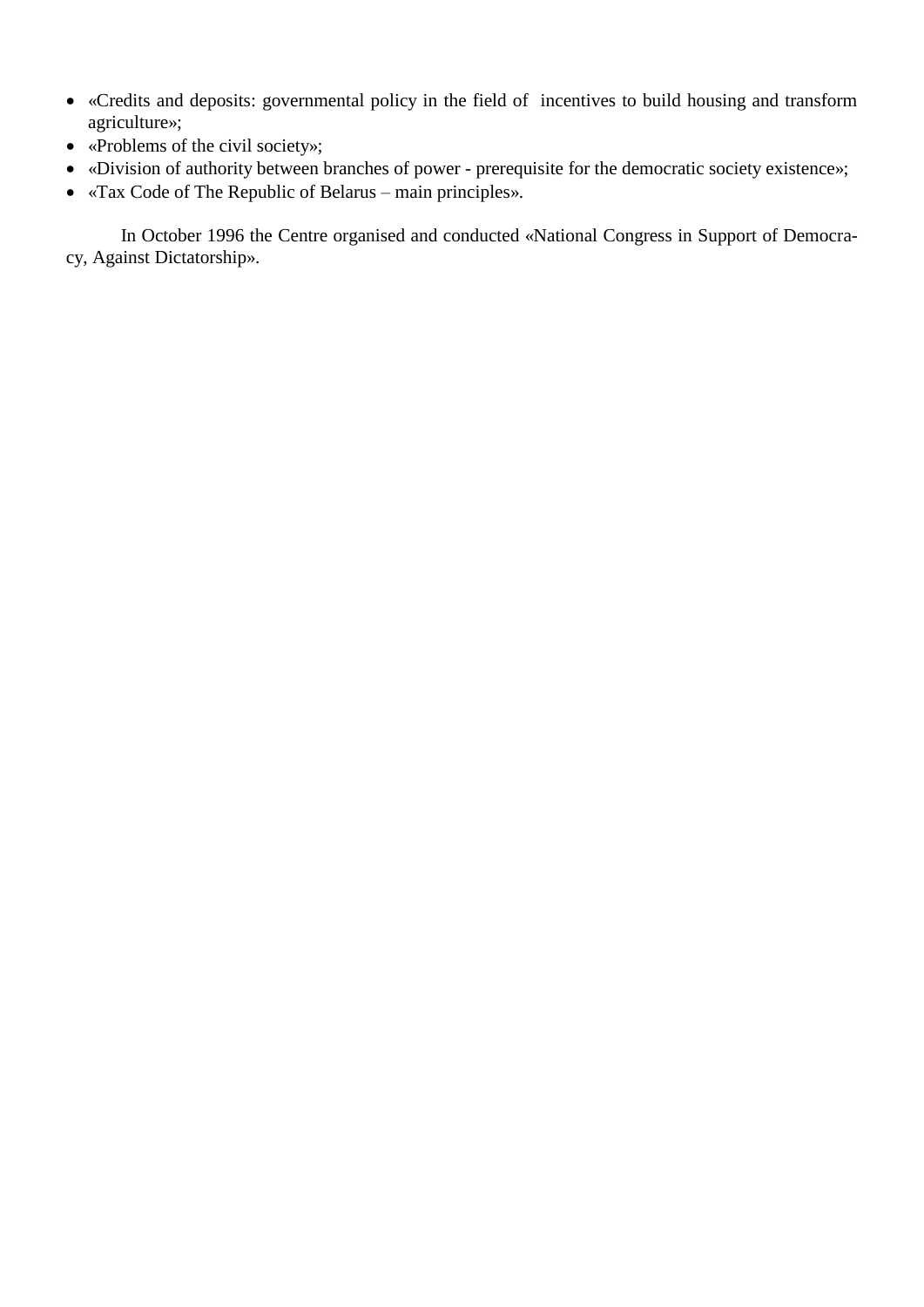## **«ORACUL» – THE CENTER FOR HUMAN RESOURCES DEVELOPMENT**

**32a – 231, Kirov str., Gomel, 246652, Republic of Belarus**

**Phone/Fax: (0232) 55-41-43 E-mail: anat@ora.gomel.by**

### **Director: Dr. Anatoly Kasyanenko**

**The Center for Human Resources Development** was established in 1997 as a nongovernmental, non-profit organization as a carry-on body of the former Oracul Sociological Center which existed since 1989. Therefore, it employs the accumulated experience and the network it has established in order to involve professionals from Belorussian Universities, other academic and research centers in the former USSR and internationally.

The objective is to act as a regional umbrella institution to promote the social capital in the civil society. The objective implies development and evaluation of projects, fund raising, allocation of funds in the public sector, assistance in implementation of projects, supervision of funds use and financial management.

#### **The Center's services are the following: Research:**

 problems of evolution of the civil society, social and market relations, democracy, civil rights and freedoms;

- regional conflicts, social stability;
- new trends in the society and social thinking;
- target-oriented sociological studies, including Chernobyl-related surveys;
- groups' social and legal awareness.

### **Training programs for:**

 public administrators, leaders of public organizations, starting businessmen in industries, commerce, banking, farming and public services;

organization of study visits, seminars and conferences, including guidance for foreign participation.

### **Counselling:**

 public relations, identification of potentials of regional partnership in the social sphere, facilities for promotion of education.

### **Publications:**

- information bulletins:
- reviews of publications relating to social problems;
- original articles;
- statistical reports;
- public surveys.

### **Networking:**

 expansion of the structure to include local public bodies, partners, experts, databanks for motivation of social involvement.

The Center will make use of the results already achieved.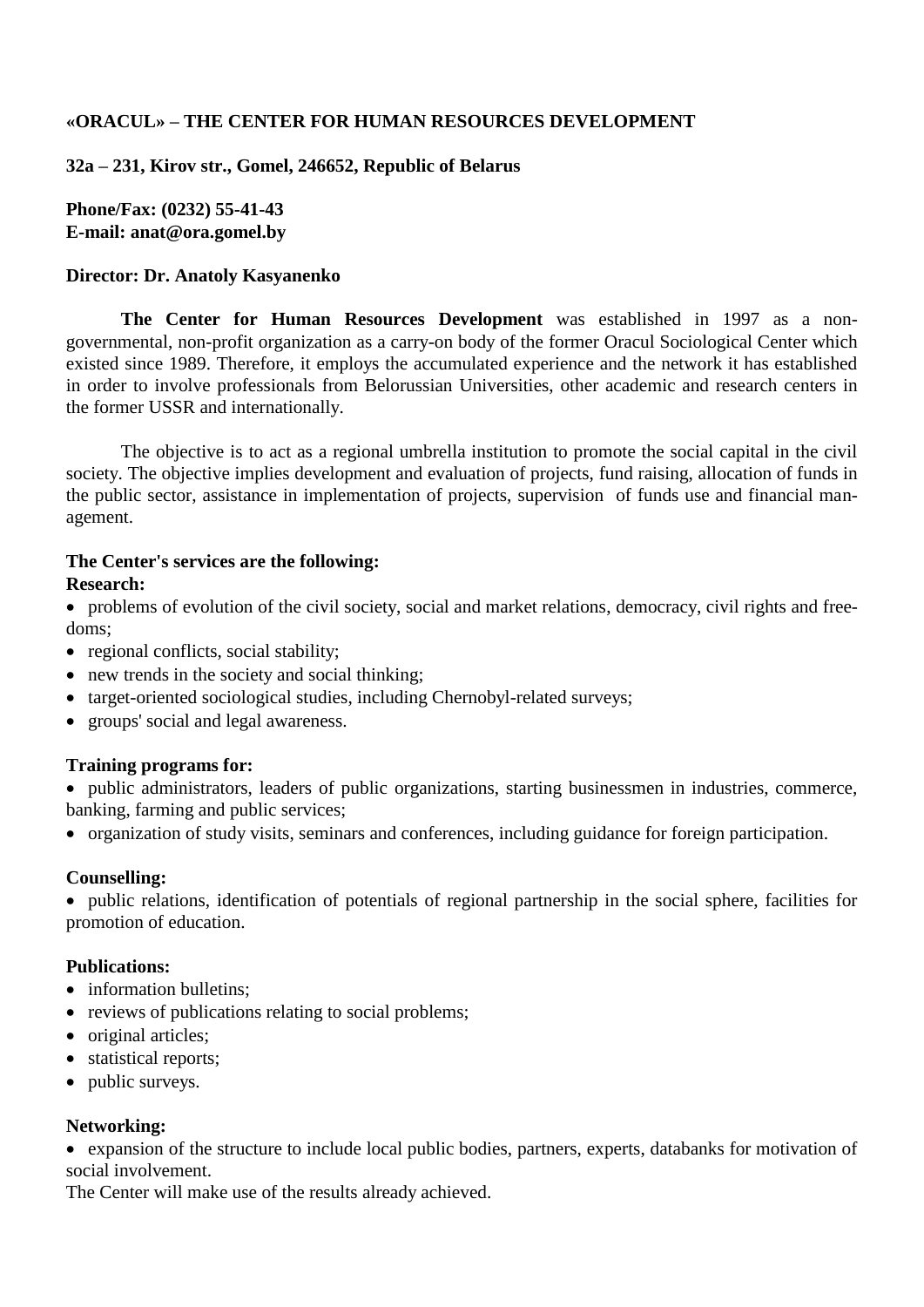# **Publications:**

- Information public relations bimonthly "Chernobyl Region" (Russian, German, English).
- Information bimonthly bulletin "Polessye Farmer"(1998).

## **Major projects accomplished and in progress:**

## *1996 – 1998*

- The Progress of Democratization in the Post-Soviet Republics.
- Election campaigns and Political Fatalism (INTAS).
- Risk of Socially Abnormal Behavior among Adolescents (violence, suicide tendencies, alcoholism, drugs and AIDS) (Soros Foundation).
- Chernobyl, Environment and Social Conflicts: Monitoring Project.
- Chernobyl Disaster and Psychosociological Encouragement and Adaptation (Hamburg University).

## *1994 – 1995*

- Civil Good Will Action "Face to Face", May October, Ellerlau, Germany.
- Starting Conditions for Private Farming in Belarus (Soros Foundation, VOCA).
- Belarus: Understand Ourselves and Our Future. Prospects of Social Transformation (Cornel University, World Vision Belarus).

## *1993*

• International Relations and Language Communications in the Gomel Region (the Republican Commission for International Relations).

## *1992 – 1996*

• Monitoring of Social and Psychological Consequences of the Chernobyl Disaster. Project EC JSP-2.

## *1993 – 1994*

• Public Health Status in the Gomel Region (Utrecht University, NL).

## **Major international presentations:**

1997, July

Starting Conditions for Private Farming in Belarus, Iowa State University, Ames, VOCA, Washington, D.C.

Canvassing And Political Leadership, Minsk

1996, June

Chernobyl, War Doctrine And Fatalism. NATO, Advanced Research Workshop, Oslo, Norway 1996, January

Psychological Images of the Chernobyl Disaster, Hamburg University

1996, September

Evolution of Local Pluralism In The Former Soviet Union. Annual Meeting Of the Society of Rural Sociology, Ames, Iowa, USA

1995, August

Rural Influences On Leaders' And People's Attitudes Toward Fundamental Economic And Political Changes In Belarus: An Analysis Of Survey Data. Annual Meeting of the Society of Rural Sociology, Washington, DC

1994, September Belarus: Prospects Of Transformation. Cornel University, Ithaca, NY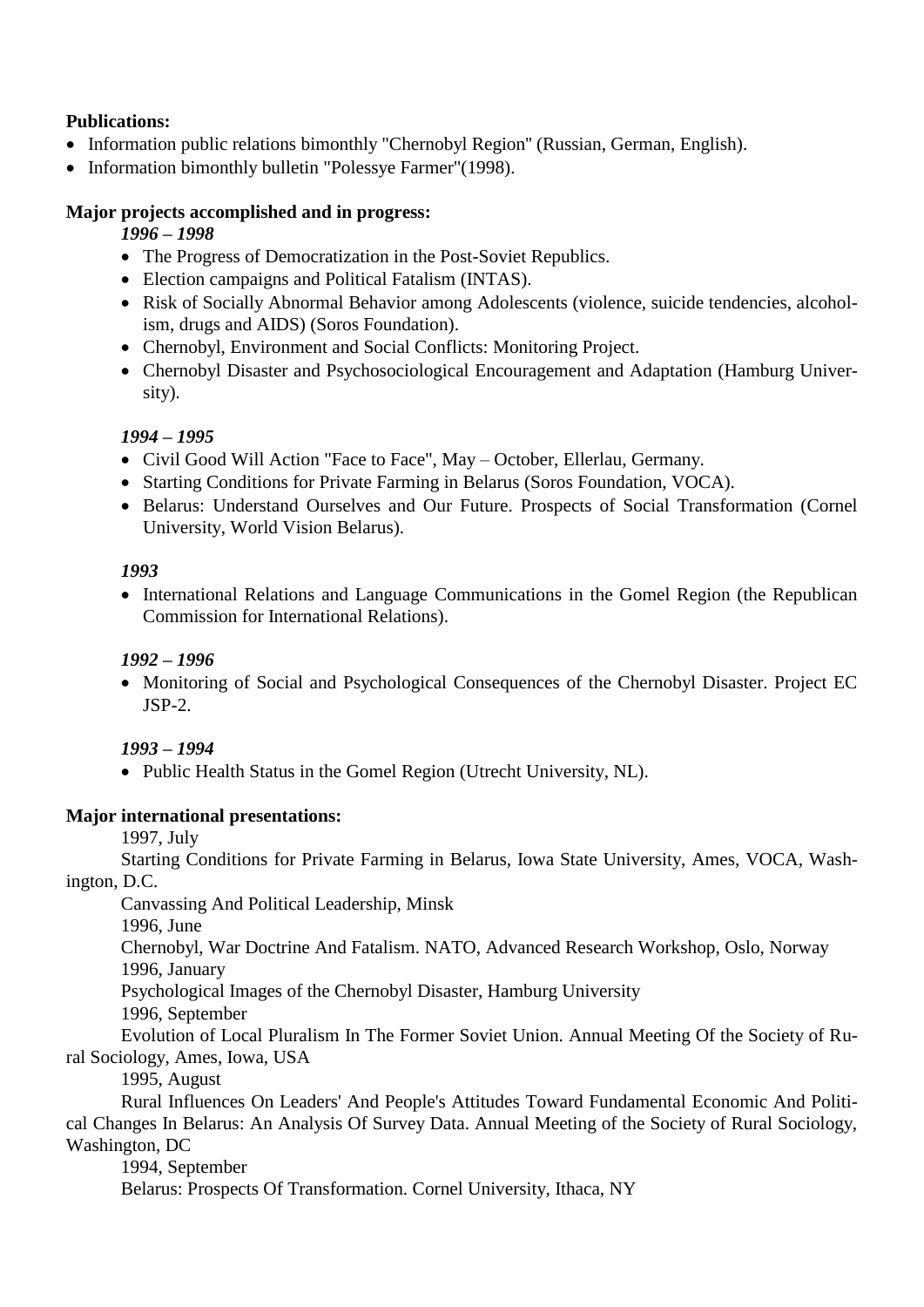# **International Participation:**

- ACDI/VOCA Belarus;
- United States Information Service/Democracy Funds Small Grants Program;
- Cornel University, USA;
- Iowa State University, USA;
- Utrech University, Holland;
- Surrey University, UK;
- Hamburg University, FRG;
- European Commission;
- INTAS;
- WORLD VISION, Belarus;
- Leiden University, Holland.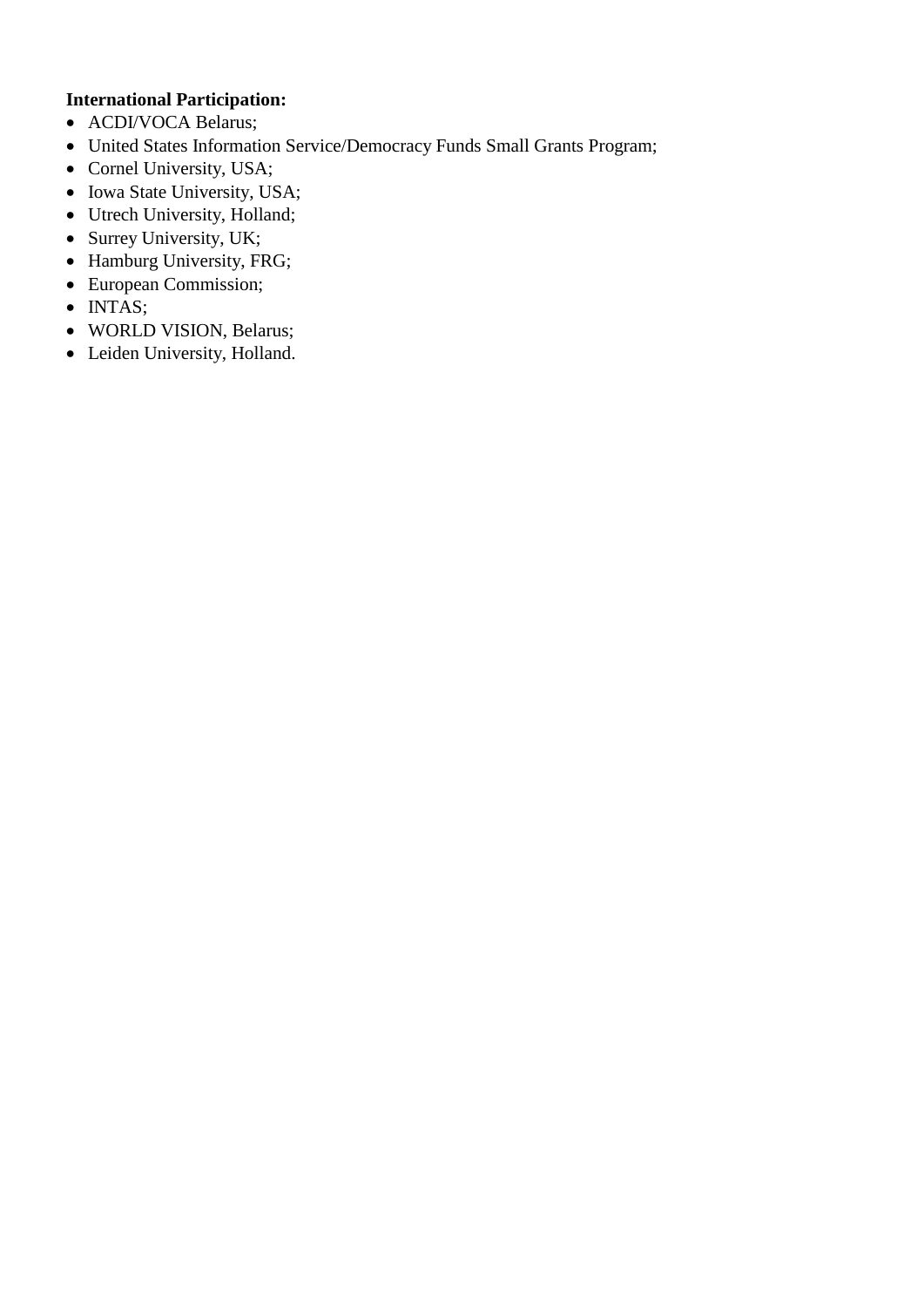### **SUPPORT CENTER FOR ASSOCIATION AND FOUNDATIONS «SCAF – BELARUS»**

#### **Room 328, 16 Korolys str., Minsk, 220004 Republic of Belarus**

**Phone: (017) 210-57-51 E-mail: izag@scaf.minsk.by Internet: http://www.scaf.minsk.by** 

**Director: Prof. Dr. Iouri Zagoumennov**

#### **Mission and aims:**

**Support Centre for Associations and Foundations (SCAF),** an independent, non-profit organization was established in 1995 to promote good practice and effective work in the field of Non- Government Organizations' functioning and management, charity, fund-raising and grants management. Our mission is to build philanthropy in the Republic of Belarus by promoting NGOs and community development and involvement. We use classroom and computer facilities at our site in the center of Minsk, capital of the Republic of Belarus, to provide consultancy and training for NGO staff.

### **Main forms of activities:**

- dissemination of information about effectively functioning associations and foundations, funding practice, grant management, NGO governance, legal and fiscal matters;
- providing high-quality training and consultancy;
- providing access to information and disseminating information via journal, newsletter and telecommunication network;
- working with government and non-government organizations to increase public understanding of the foundation field;
- assisting local and western grant makers in identifying potential partners in Belarus.

### **Areas of SCAF activity:**



#### **What we do:**

- represent the interests of NGOs, foundations and associations at national and international levels;
- consult on NGO management;
- consult on fund-raising, grant-writing and grant-management;
- provide orientation programs;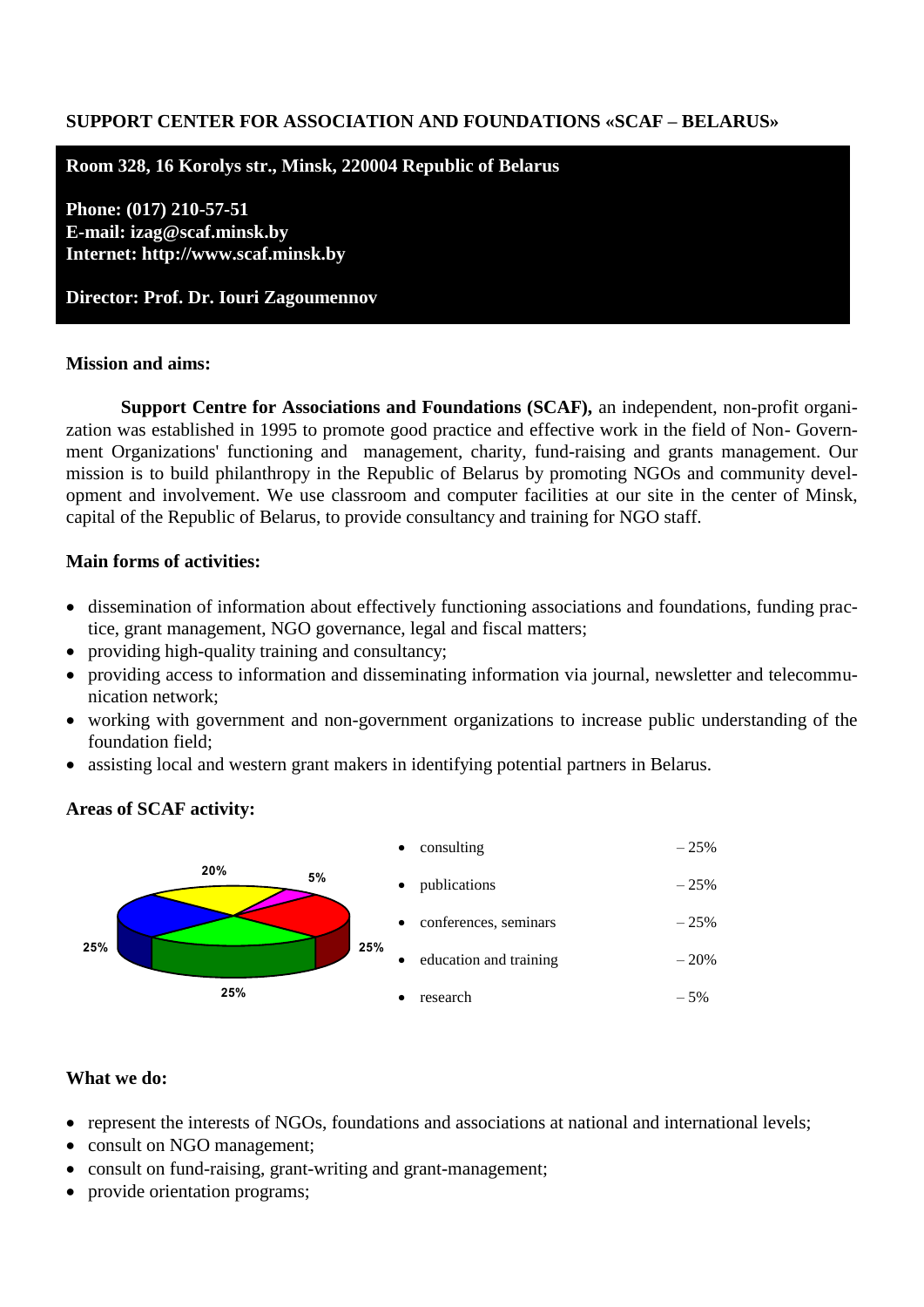- provide training programs for NGO members;
- develop and publish reference materials;
- publish the journal GRANTMANSHIP;
- consult on legal and fiscal issues;
- provide access to on-line information and database services on INTERNET for NGO members;
- provide access to SCAF telecommunication NGO network;
- provide courses on computer application for NGO members;
- counsel on setting new associations and foundations;
- supply information on the conferences, seminars and workshops to NGOs;
- assist grant makers in coordinating projects carried out in Belarus;
- monitor the effectiveness of the projects carried out by Belarus NGOs.

#### **Networking and training:**

We are developing and maintaining a comprehensive database on foundations and corporate giving programs, on innovative projects being carried out in Belarus, and also on effective Belarus organizations seeking grants to accomplish innovative projects to meet the urgent needs in the country. We adhere to the concept of «training the trainers». Our graduates participate in the organization and conduct of the seminars for their colleagues in their local districts. We also organize conferences and workshops at various locations throughout Belarus.

We are dedicated to improving the efficiency and effectiveness of foundations and associations as well as NGOs in general and supporting their development. We offer following types of programs to satisfy the varying training needs of Belarus NGOs' staff.

Intensive short-term courses at our Minsk center focus on key NGO management skills such as staff and resource management, strategic planning and management, legal and fiscal issues in NGO management, public relations, fundraising, etc. These courses offer an opportunity for NGO members from across Belarus to meet, network and share experiences, to discuss current issues with leading practitioners and to practice skills away from the day-to-day pressures of work.

One day conferences, workshops and seminars, providing up-to-the-minute information and advice on topical issues affecting the sector. These events, held in Minsk and other major cities, enable NGO members to be well briefed with minimum time away from work.

SCAF research activity ranges from national projects on developing and maintaining a database on foundations and giving programs, to the NGO management matters.

We have developed Guidelines for NGO and Grant Management in Belarus – project that was completed in August 1997.

#### **Consultancy:**

Utilising our research findings and the specialized skills of our staff, we provide consulting to NGO staff.

We can advise on NGO management issues such as NGO reorganization, strategic planning, resource management, legal issues, fiscal issues in the work of NGO, monitoring and evaluation, staffing.

#### **Information Technology:**

Our information technology training unit is a service specially developed to assist associations and foundations in clarifying their information technology requirements, through consulting, training and a wide range of other IT support.

We have developed and maintain WWW server and Belarus NGO homepage in Russian and in English.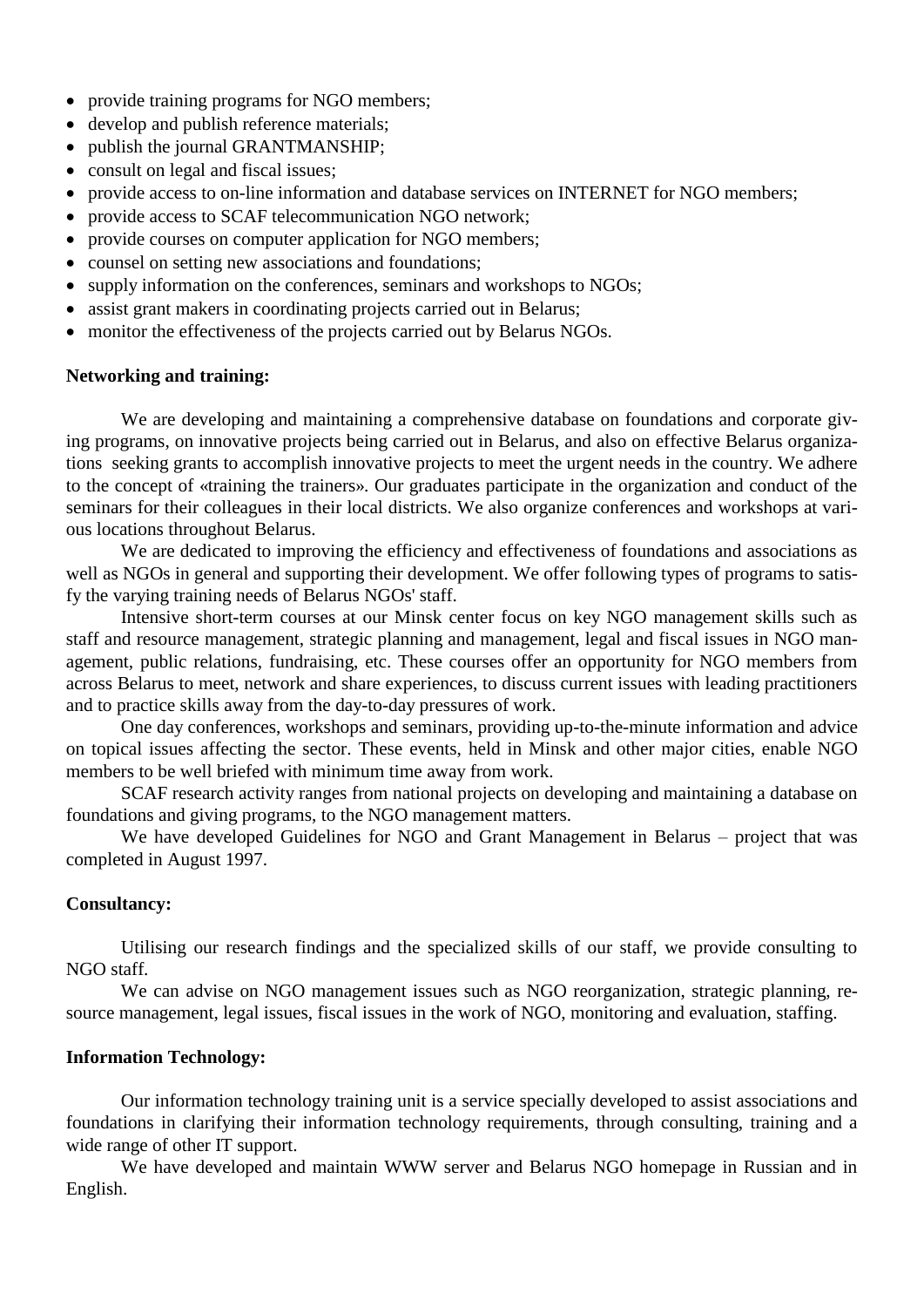## **Publications:**

We publish the journal GRANTMANSHIP which is the only publication in Belarus on the problems of NGOs. We also publish a bi-weekly newsletter.

## **Staff:**

- Executive director: Prof. Dr. Iouri Zagoumennov.
- Deputy director (information and training): Lyudmila Shelkovich.
- Deputy Director (consultancy and publication): Vassily Selishchev.
- Research Program coordinator: Natali Yakovets.

# **Staff languages:**

Russian, English, French.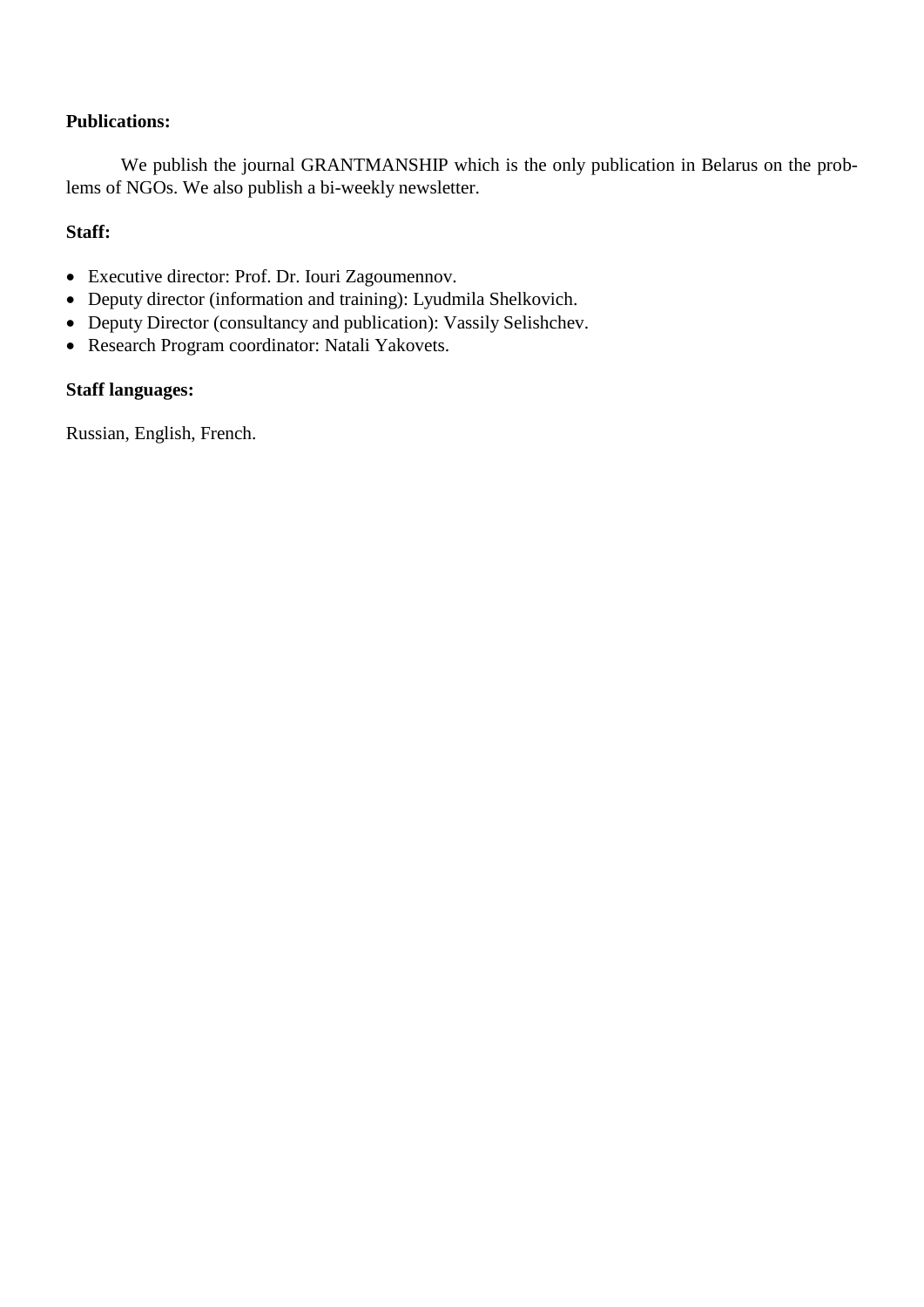# **BREST INDEPENDENT SOCIOLOGICAL AND PSYCHOLOGICAL CENTRE**

**2 – 338, Gorovtsa str., Minsk, 220094, Republic of Belarus,**

**Phone: (017) 249-95-53**

**Director: Dr. Sergey Shein**

**BISPC** was founded as an independent NGO by group of Belarusian psychologists and sociologists in 1991. Official registration – December 1994.

### **Mission of the Centre:**

- support of the social and economic reforms in Belarus;
- objective research of social and psychological problems in the conditions of transitional economy; development of applied psychology in the sphere of business consulting, personal technologies and social work;
- development of the methods of organisational development and introduction of them into the social practice.

### **Main activities of the Centre:**

- «Focus-groups» and public opinion survey's' analysis.
- Public relations and advertising actions, image-building in business and politics.
- Mediation and negotiation in solving conflicts.
- Marketing and management, examination and support of investment projects in small scale privatisation and re-structuring.
- Staff technology: selection and psychological testing of personnel and leaders for NGO and business; training and consulting in professional communication.

## **Executed projects:**

- June 1993 / February 1994: Cross-cultural investigation of intellectual abilities in Belarusian and German schools for Baden-Wuertemberg Ministry of Science and German Academic Exchange Service (DAAD: Kennedy Allee, 50, Bonn-1, Germany).
- October 1993 / December 1994: Public opinion research on privatisation for International Finance Corporation (Chief of ex – Soviet Union Department at IFC – Anthony DORAN:1818 H Street, N.W. Washington, D.C. 20433, USA, tel.: 202/ 477 12 34).
- May / July 1994: Focus-groups data analysis about business motivation and public opinion in privatisation for Department of Social and Economical Reforms of Russian Government (Egor Gaydar Team Manager – Tatyana ALAVIDZE – tel.: 095/ 146 94 86).
- June / October 1994: Advertising program for «Volga Dnieper Airlines» and preparation of negotiations with «Japan Airlines» (Chief Manager of Avia Marketing Centre – professor Boris ARTAMONOV – tel.: 095/ 290 64 33, fax: 095/ 2916821).
- November 1995 / February 1996: Privatisation of Metal Factory at Baranovici, manager's training.
- June 1996 / up to now: Complex restructurisation of 23 regional Departmens of «Dainova» Corporation (OEM-partner of INTEL.OKI, PHILIPS a.o.).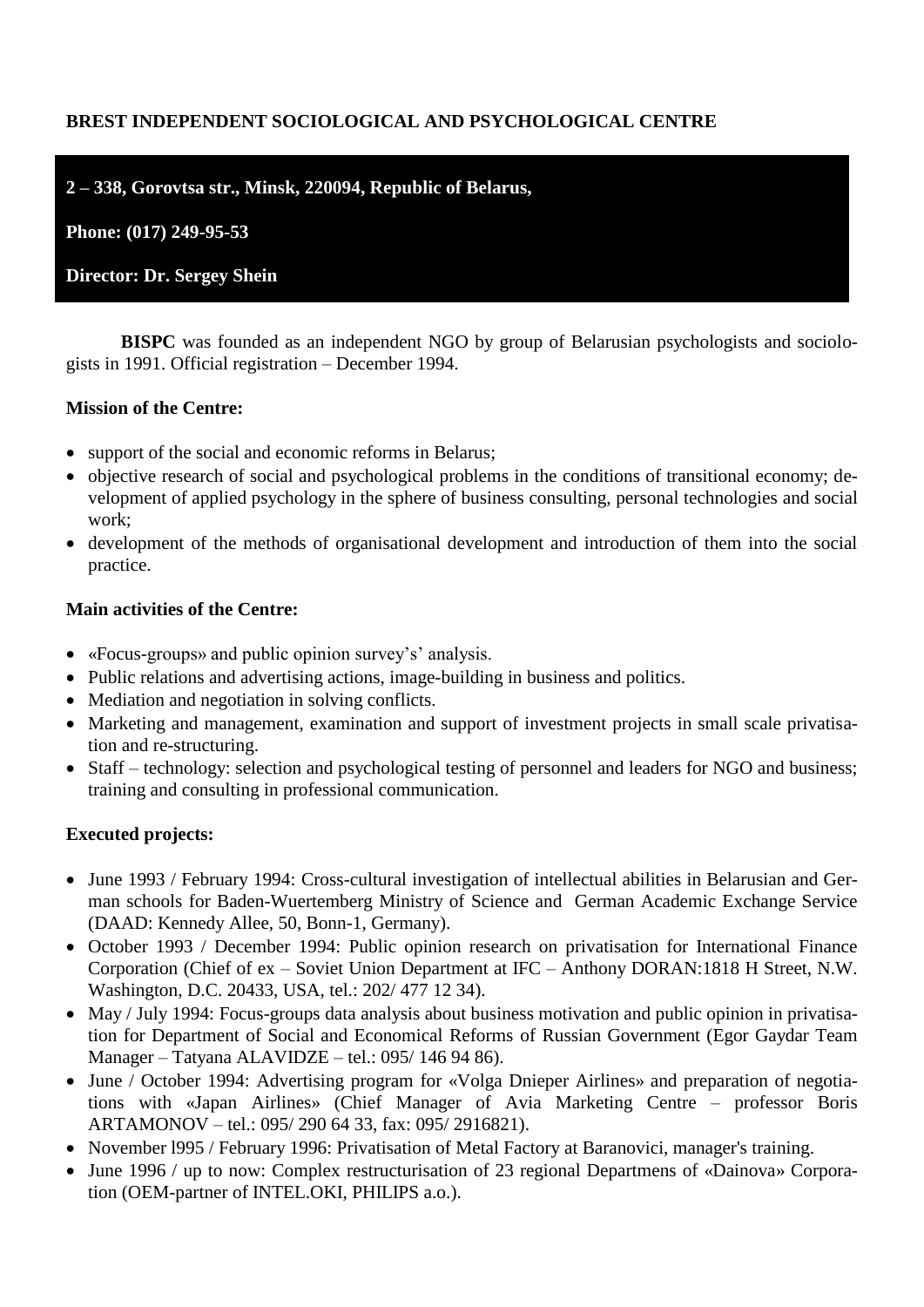• September 1996 to now: Organisation of «Brest Business Club», regular Public opinion researches for «Brest Courier» (newspaper), political forecasts.

## **Projects planned to be carried out in 1998:**

- research of businessmen's motivation in post-totalitarian society (principals, aims, values of business; major problems and difficulties; perspectives of business development; ideas of worth and worthless ways to wealth; relationship with state and public structures (authorities); analysis of public opinion of various social groups and their attitude to businessmen);
- training program «My Way in Business» assigned for schoolchildren and students;
- working out training program for NGO leaders and heads of small business enterprises; training of trainers for the program «Support NGO Leaders» in the regions of the Republic of Belarus.

## **Publication :**

About 20 articles in the newspaper «Brestski Courier» and other materials.

## **Areas of activity:**



# **Staff:**

Number of staff members – 30:

- specialists 18 persons;
- $\bullet$  technical staff 12 persons;
- full-time staff  $-7$  persons;
- part-time staff  $-23$  persons.

## **Staff members:**

- S. Shein director.
- A. Mushnitski executive director.
- E. Davydov polls service coordinator.
- A. Kulizhski training projects coordinator.
- A. Gusakovski analyses experts.
- A. Propisko computer center manager.
- S. Kuzmich bookkeeper.

## **Staff languages:**

Russian. English, German, Polish.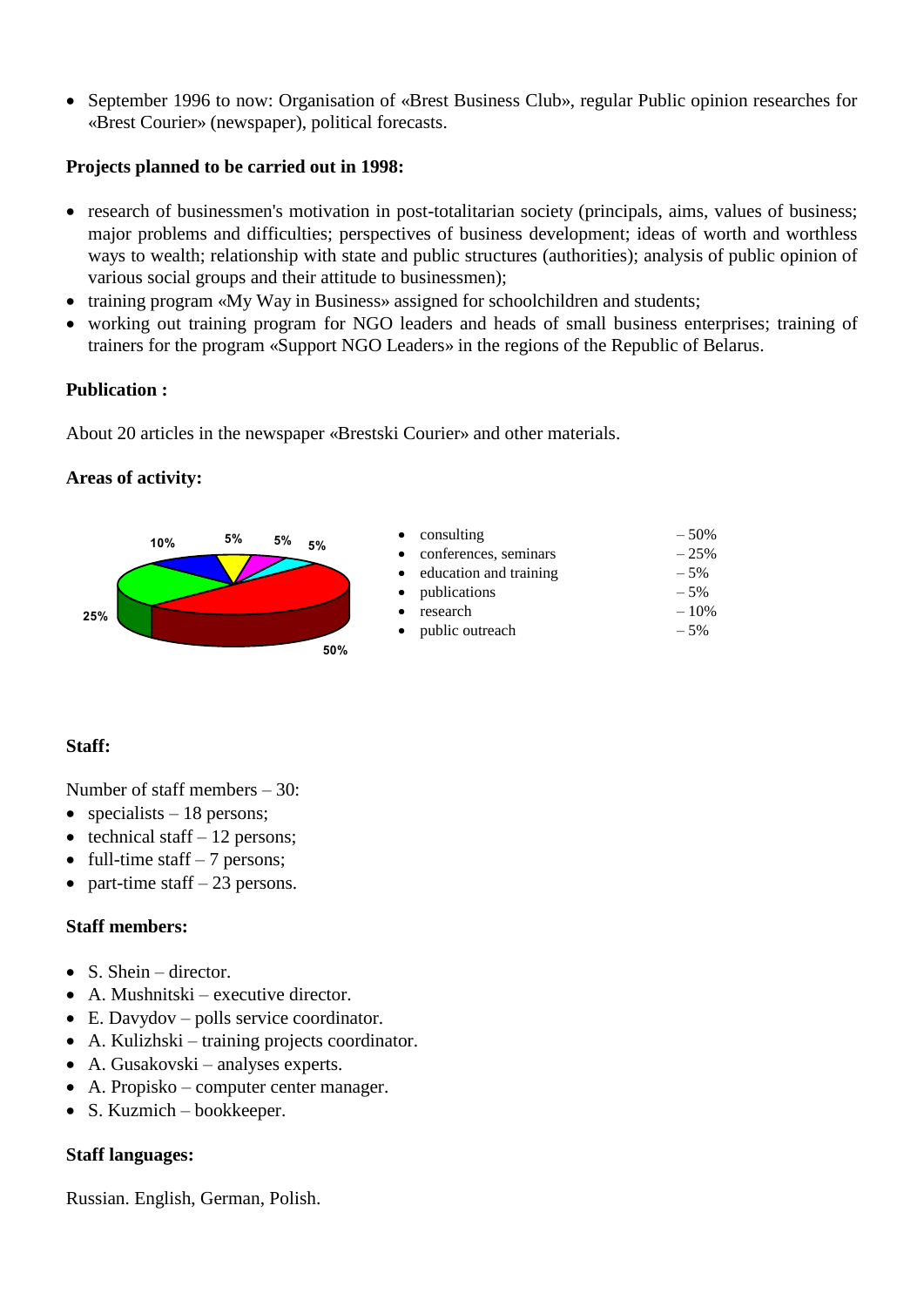## **Sources of revenue:**



# **Main sources of funding:**

International finance corporation, Soros Foundation, «Legal Initiative Foundation», Department of Scientific exchange of the German Academy of Sciences.

# **National and International organisation's membership and partners:**

Belarusian Association of Think Tanks. The Center has its branches in Minsk, Brest and Grodno.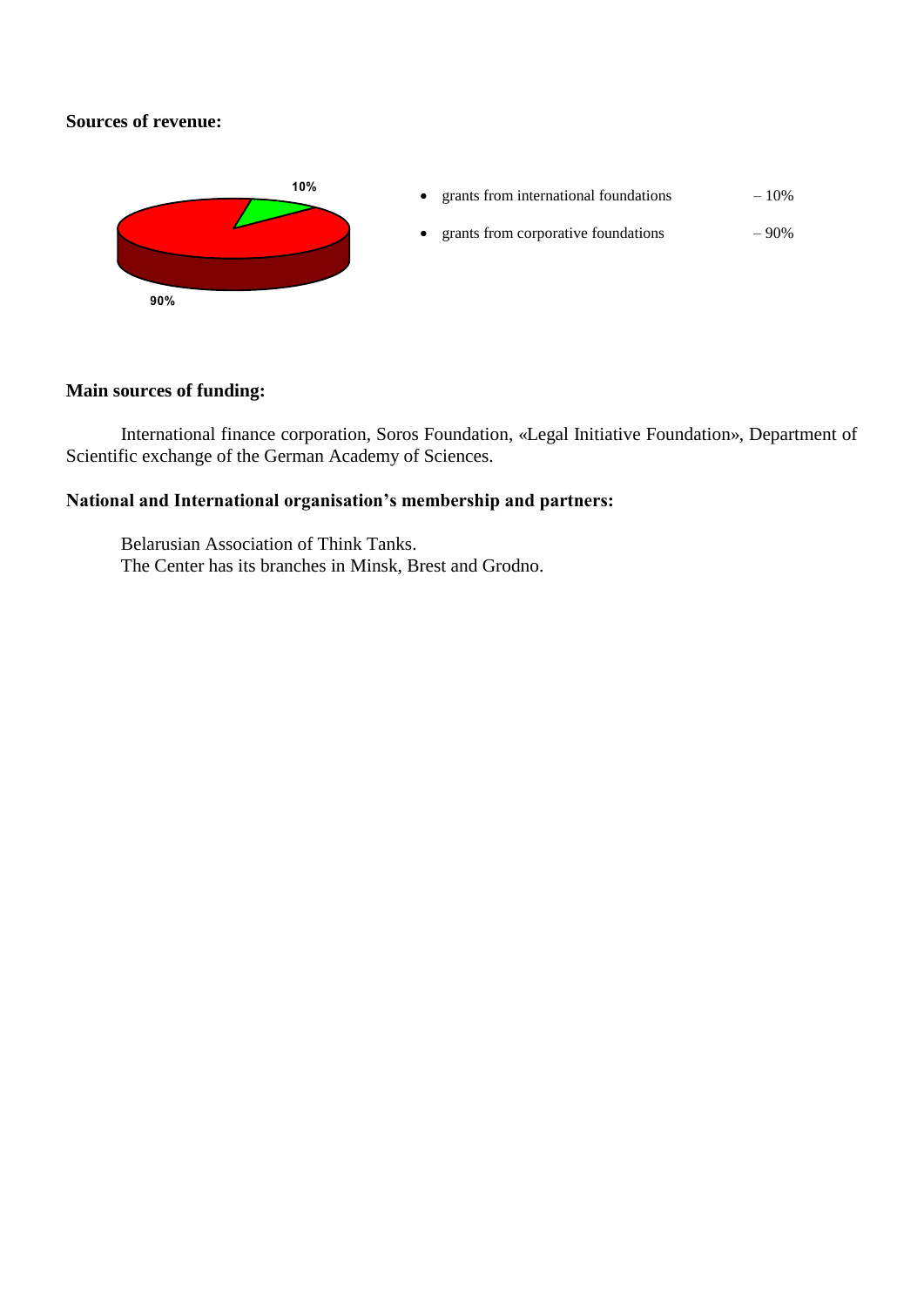## **CENTER FOR FUTURE STUDIES**

## **Phone/Fax: (017) 270-33-29 E-mail: aspotupa@yahoo.com Pager: 2110000 (ab. 80109) Internet: http//www.chat.ru/~potupa/andy.htm**

### **Director: Prof. Dr. Alexander Potupa**

### **Mission of the Center:**

The Center was launched and began its work in spring 1992 as affiliation of the largest in Belarus private publishing company «Eridan». From 1996 the Center started to work separately. The Center's research program is focused on forecast, sociology, politology.

### **Main types of activities:**

- development on the basis of original methods system scenarios of the civilization development in XXI century;
- evaluation of the perspectives of global and regional security;
- evaluation of the perspectives of the reforms in Belarus and other countries of CIS;
- analyses and development of law drafts;
- modeling of political technologies;
- monitoring of social and political situation;
- rating popularity of political parties and leaders;
- urgent problems of the business development;
- marketing research in different areas.

Results of research and analytical work of the Center were used while making political and economic decisions by state agencies and by a number of international organisations. The results of the research were published in mass media of CIS, Eastern and Western Europe, USA, Far-East Region.

### **Recent sociological research carried out by the Center:**

- «Social and political situation in Belarus: your opinion?»;
- «Forecast  $93$ »;
- «Super-Rating 92»: evaluation of political parties and leaders by the elite expert groups;
- «Political Spectre of Belarus»;
- «Businessman Portrait» (1992 1994);
- $\ll$ President 94»;
- «Rating  $-95$ »;
- «Forecast  $95$ »:
- «Referendum  $-95$ »:
- survey of lawyers' opinion on the laws drafts';
- research of the insurance business.

The results of the Center's work was represented in more than 50 international and national conferences and seminars.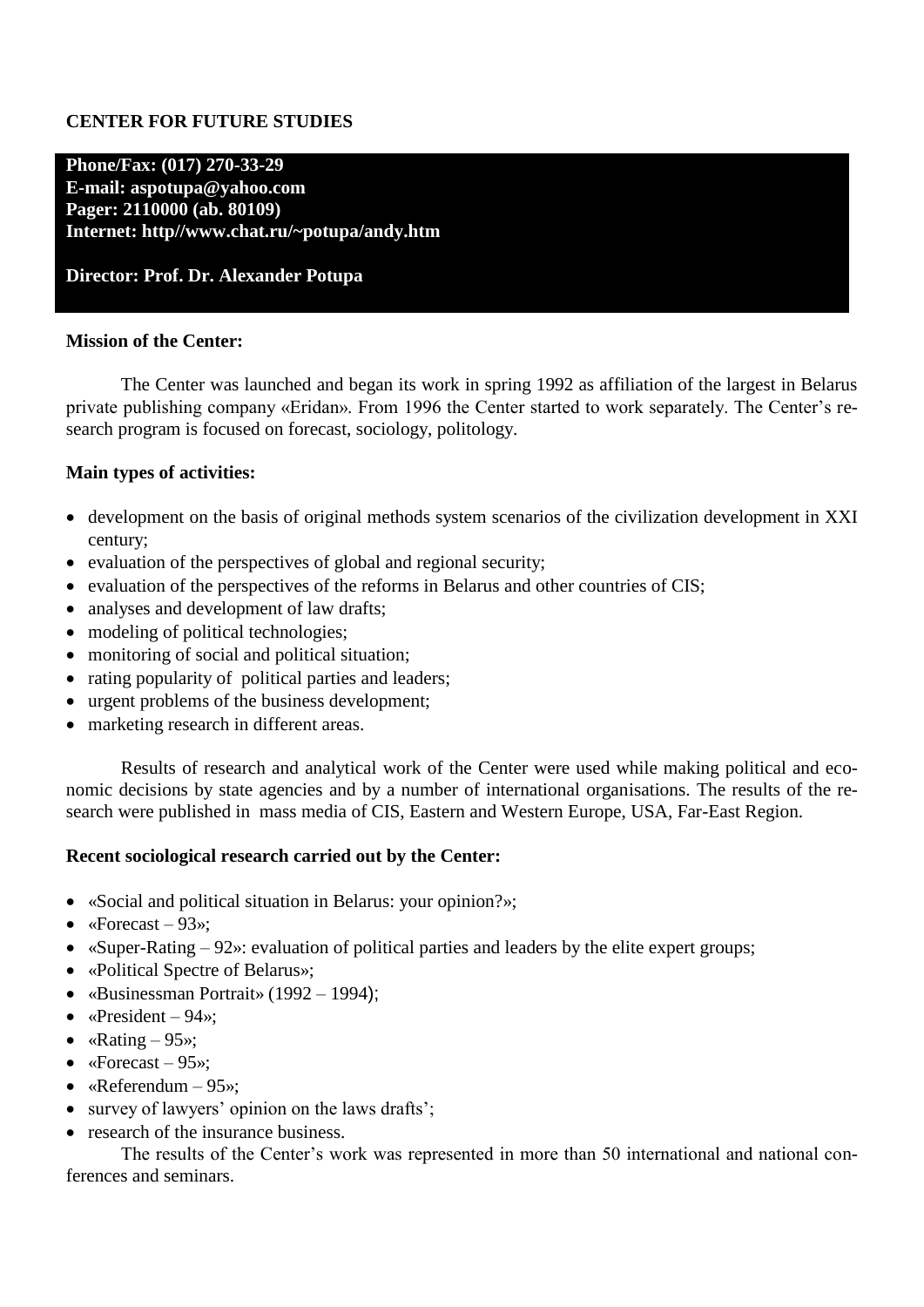## **BELARUS DEMOCRATIC REFORMS SUPPORT L. SAPEGA FOUNDATION**

## **416 – 13, V. Khoruzhaya str., Minsk, 220123, Republic of Belarus**

**Phone: (017) 234-37-91; (017) 276-97-11; (017) 234-84-70 Fax: (017) 234-37-91; (017) 276-97-11 E-mail: sapieha@user.unibel.by Foundation's regional branches: Grodno: phone/fax: (0152) 72-03-11 Gomel: phone/fax: (0232) 52-41-70 Brest: phone/fax: (0162) 66-569 Mogilev: phone/fax: (0222) 22-89-77 Vitebsk: phone/fax: (0212) 22-49-25**

**President of the Foundation: certified lawyer Miroslaw Kobasa**

**The Belarusian Republican Democratic Reforms Support L. Sapieha Foundation** (hereinafter BRDRSF) is a non-governmental, non-political and non-profit public organisation which was registered by the Ministry of Justice of Belarus on August II, 1992. The BRDRSF's members are Deputies of Parliament and Local Councils, scientists, businessmen and journalists. The BDRSF's objective is to support democratic reforms in the Republic of Belarus.

### **Structure of BRDRSF:**

- Foundation Board;
- Local Authorities Information and Analytical Centre;
- Bureau for Non-Governmental Organisations;
- Publishing Centre;
- Five Regional Offices in the Regional Centres;

## **The BRDRSF's goals are:**

- to promote the development of a state functioning in accordance with constitutional law;
- to support parliamentary activities;
- to support the reforms of local self-government;
- to support non-governmental organisations;
- to promote a civil society development;
- to develop culture and education;
- to support ecological programs;
- to support Belarusian regional mass media.

## **BRDRSF activities:**

• conducts studying and analysing the process of reforms in Central and Eastern Europe, in Baltic countries and in the CIS;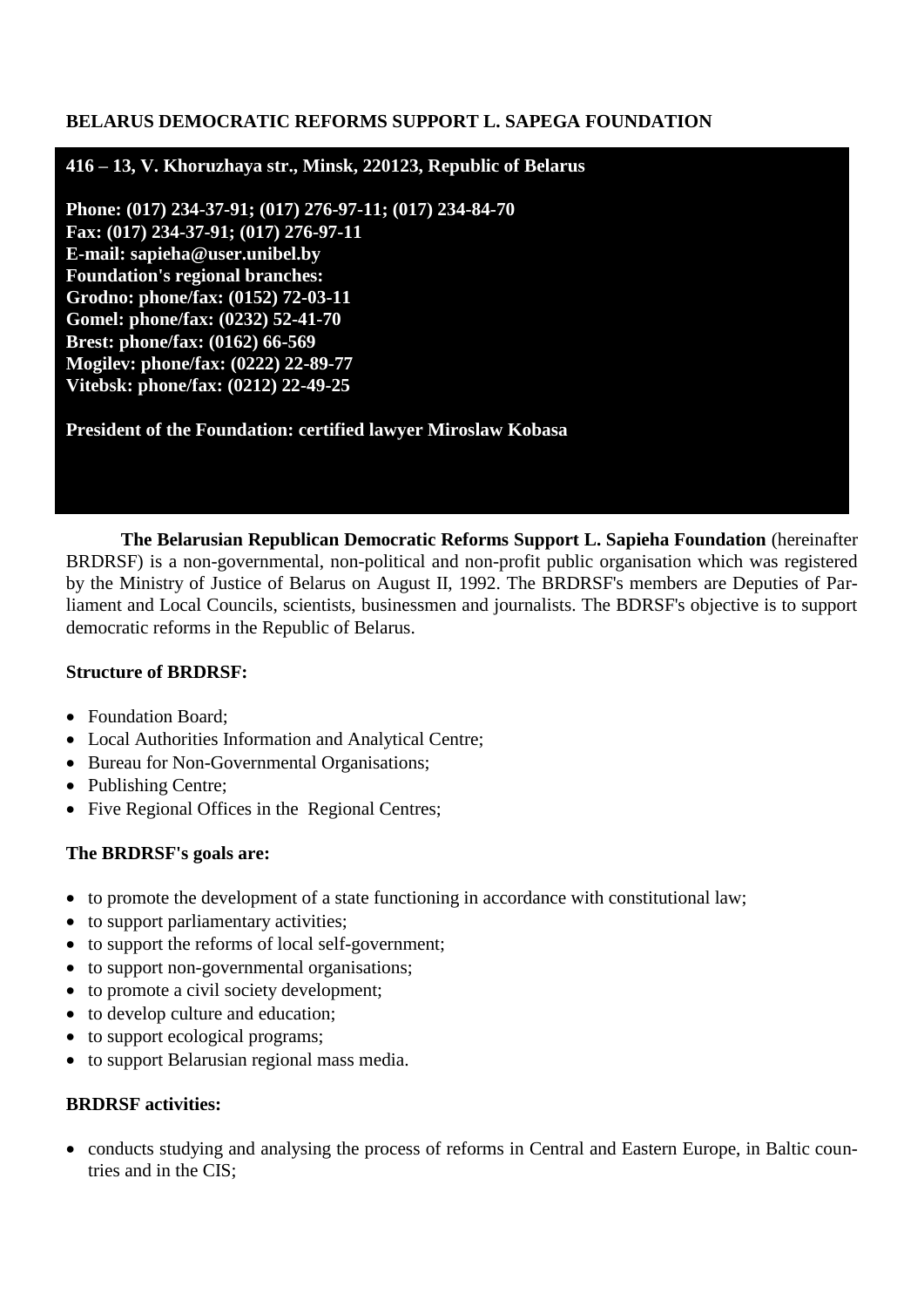- renders information, legal and organisational assistance to national and regional non-governmental organisations;
- disposes skilled experts in the field of constitutional and municipal law, local economy and finance, social and political sciences;
- exchanges information with the European counterparts and partners;
- actively collaborates with a number of international organisations which support the process of reforms in Central and East European countries;
- has a status of a specially invited organisation at the Congress of Local and Regional Authorities in Europe and a status of a specially invited organisation for participation in the work of the Congress.

## **Main forms of activities:**

- conferences, symposia, workshops, lectures and exhibitions both in Belarus and in other countries;
- collaboration with international non-governmental organisations;
- publication of informative materials, books, booklets and periodicals.

### **Executed projects:**

BRDRSF's members and experts worked out the «Concepts for Reforming Local Authorities in the Republic of Belarus», provided for reforming the legislation with regard to local authorities in order to reinforce the democratic principles of their activities. Within the «Concepts...» and according to the BRDRSF Charter, a set of draft municipal laws have been prepared and submitted to the Supreme Soviet of Belarus. In 1992 the Foundation was the first to distribute the European Charter of Local Self-Government in the Republic of Belarus. As a legislative initiative and in accordance with the existing at that moment legislation, the draft charter of the Constitution of the Republic of Belarus «The Basis of Local Self-Government» has been developed and submitted for further consideration of the Supreme Soviet of Belarus.

### **Conferences:**

The BRDRSF has initiated a number of international conferences, i.e. «Tolerance and International Relations», «Local Authorities System in Poland: The Reformation Experience», «The Basis of Municipal Self-Government in FRG», «Self-Government in East Europe: Constitutional Principles», «Municipal Privatisation: East European Experience», «Central and East European Municipalities: Specific Features of Activities» as well as a number of regional scientific, practical and training workshops with an active participation of the representatives of local authorities, scientific research institutions and higher school, deputies of local authorities and Parliament.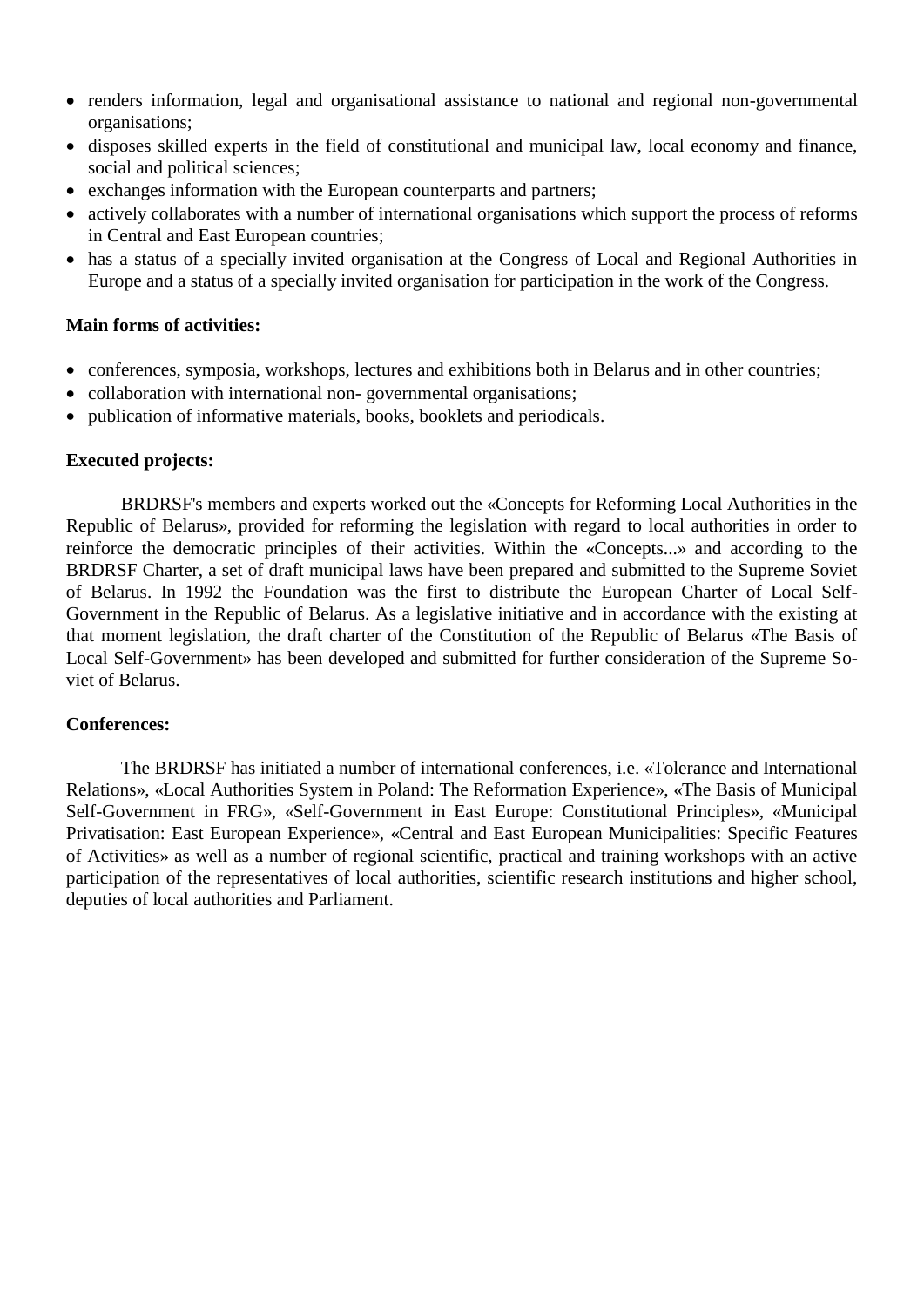## **SOCIOLOGICAL GROUP S.R.G.**

## **P.O.Box 35, Brest, 224011, Republic of Belarus**

**Phone: (0162) 43-58-52 Fax: (0162) 26-65-38 ÑÊ ÀÌÀÒÀÐ E-mail: lucul@statelaw.brsu.brest.by**

### **Head of the Group: Dr. Vladimir Lukevich**

**Sociological Group S.R.G.** was established in early 1996 in the Department on Youth of the city Municipal council. Main task of the Group was to conduct mass polls on the territory of Brest, Brest region and of the Euroregion Bug.

### **Mission of the Group:**

Promote dissemination of the objective and precise information, conditions for the creation of the open society, support of democratization processes in Belarus.

### **Main activities:**

Group is mainly involved in conducting sociological studies for the customers. Group conducts mass surveys, analysis of the results of the surveys in mass-media. The Group actively collaborates with the printed media agencies in the region (e.g. the Group conducted research for the «Vecherni BUG» newspaper). Results of the surveys and polls are regularly published in the local newspapers. Some materials were published abroad in Poland.

### **Projects, executed in 1996 – 1997:**

- $\bullet$  «Legality» (1996);
- «Referendum» (1996);
- «Discipline» (1997).

### **Project planned for 1998:**

«Puls» project is planned in collaboration with the «Brestski kurier».

### **Recent publications:**

A. Lysyuk, Political leadership in the Republic of Belarus, Brest 1997.

V. Lukevich, Refrendum of 1995 in Belarus as seen by the youth (Paper, presented at the conference), Minsk 1996.

E. Skakun, Tendencies of the development of the political conscience of the students, Brest 1997.

Lukiewicz U. Swiadomosc narodowa i europejskosc w opinii mlodiezy miejskiej Bialorusi i Polski/ Wyniki badan ankietowych // Miasto i kultura w dziejach Bialorusi, Litwy, Polski i Ukrainy/ – Krakow, 1996.

Lukiewicz U. Dyskurs wokol bialoruskiej panstwowosci socjologicznym sondazu mlodziezy studenckiej w przygranycznym Brzesci // Podlasie w warunkach transformacji systemowej lat 90'/ – Siedlce, 1997.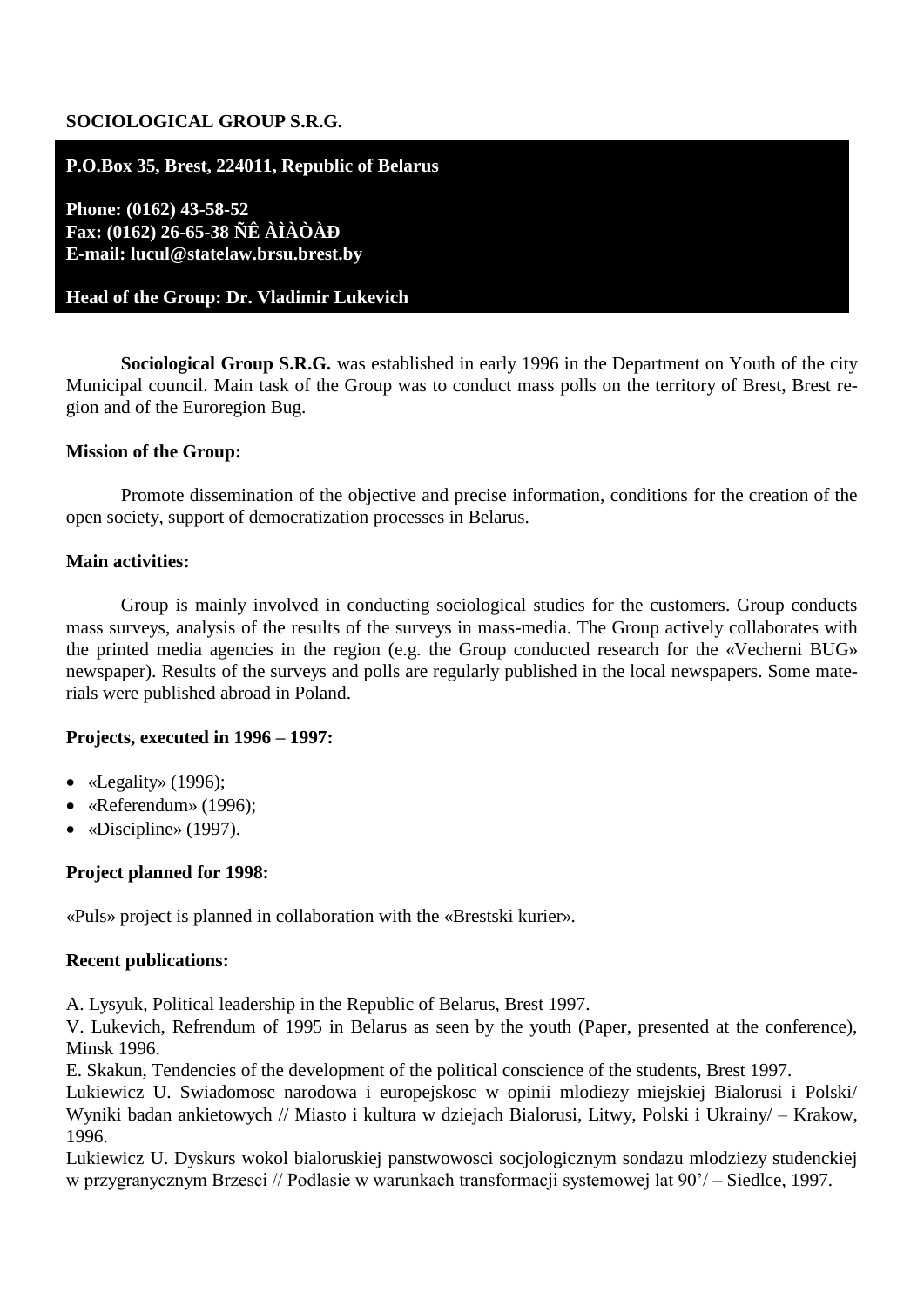Lukievic U. Sport in the informational system of culture // Papers of the 10th Scientific Congress of International Association for Sports Information, 1997.

# **Areas of activity:**



## **Staff:**

Anatoly Byalko Anatoly Lysyuk Evgeny Skakun

## **Staff languages:**

Belarusian, English, Russian, Polish.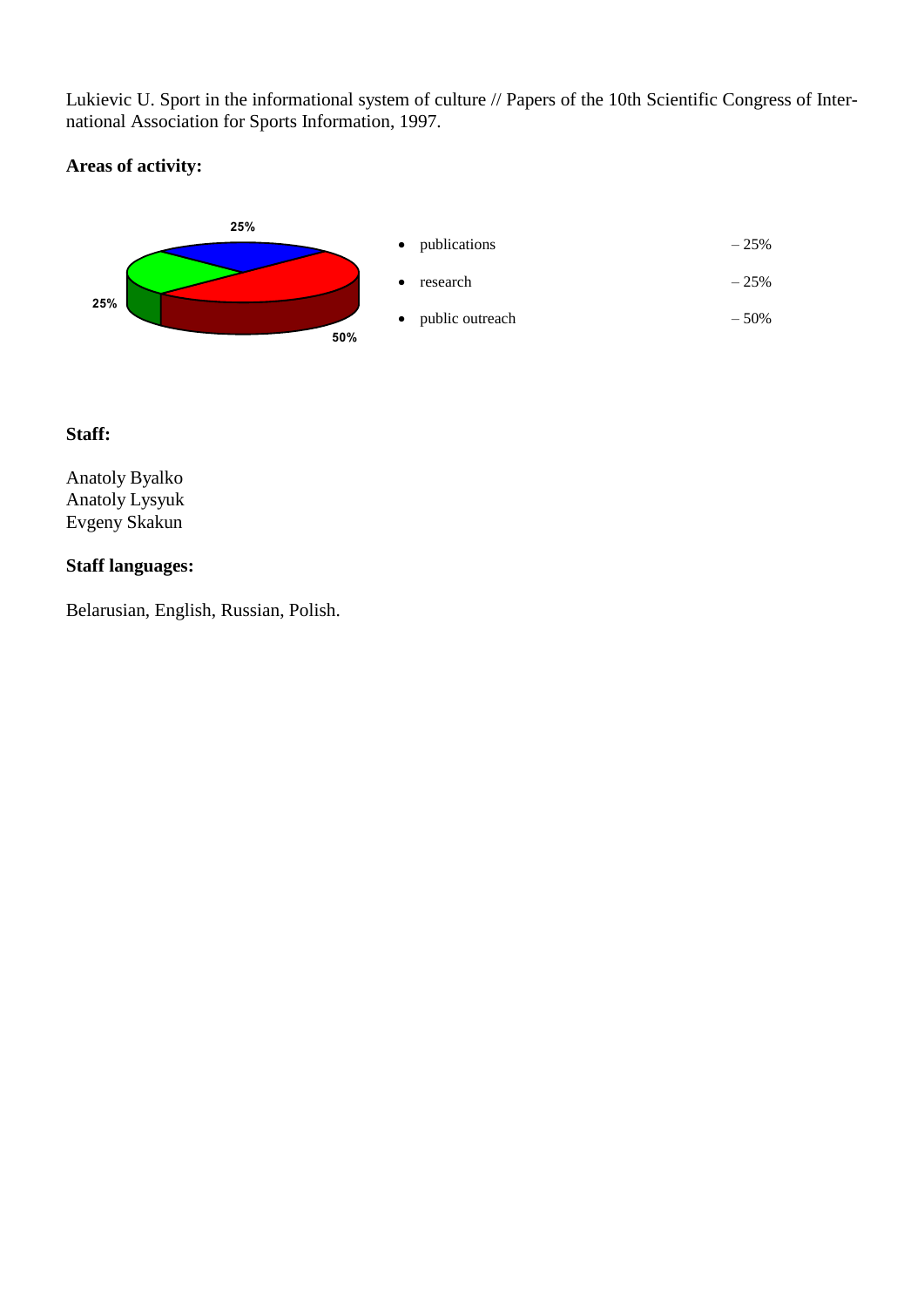# **MOGILEV CITY ASSOCIATION «HUMANITARIAN INITIATIVE»**

**20 – 32, Prospekt Mira, Mogilev, 212030, Republc of Belarus**

**Phone/Fax: (0222) 22-04-82 E-mail: civ@mgahi.belpak.mogilev.by**

# **Chairman of the Board: Dr. Valeri Sivukha**

**Association «Humanitarian Initiative»** was founded in late 1996 and has been legally registered by Mogilev Justice Department.

## **Main aims of the association:**

- promoting institutions of the civil society;
- revival of the traditions of humanism and democracy;
- promoting humanistic and democratic ideals, respect to the individual.

## **Main forms of activities:**

- dissemination, translation and publication of the literature on theory and practice of cultural, enlightening, democratic and humanitarian activity;
- seminars, conferences, lectures on the topics mentioned above;
- preparing publications and articles on humanitarian issues;
- promoting «peoples diplomacy»;
- participating in international cooperation.

### **Board:**

- Dr. V. Vyborny
- Dr. V. Rozhkovski
	- Y. Podolski
	- V. Shantsev